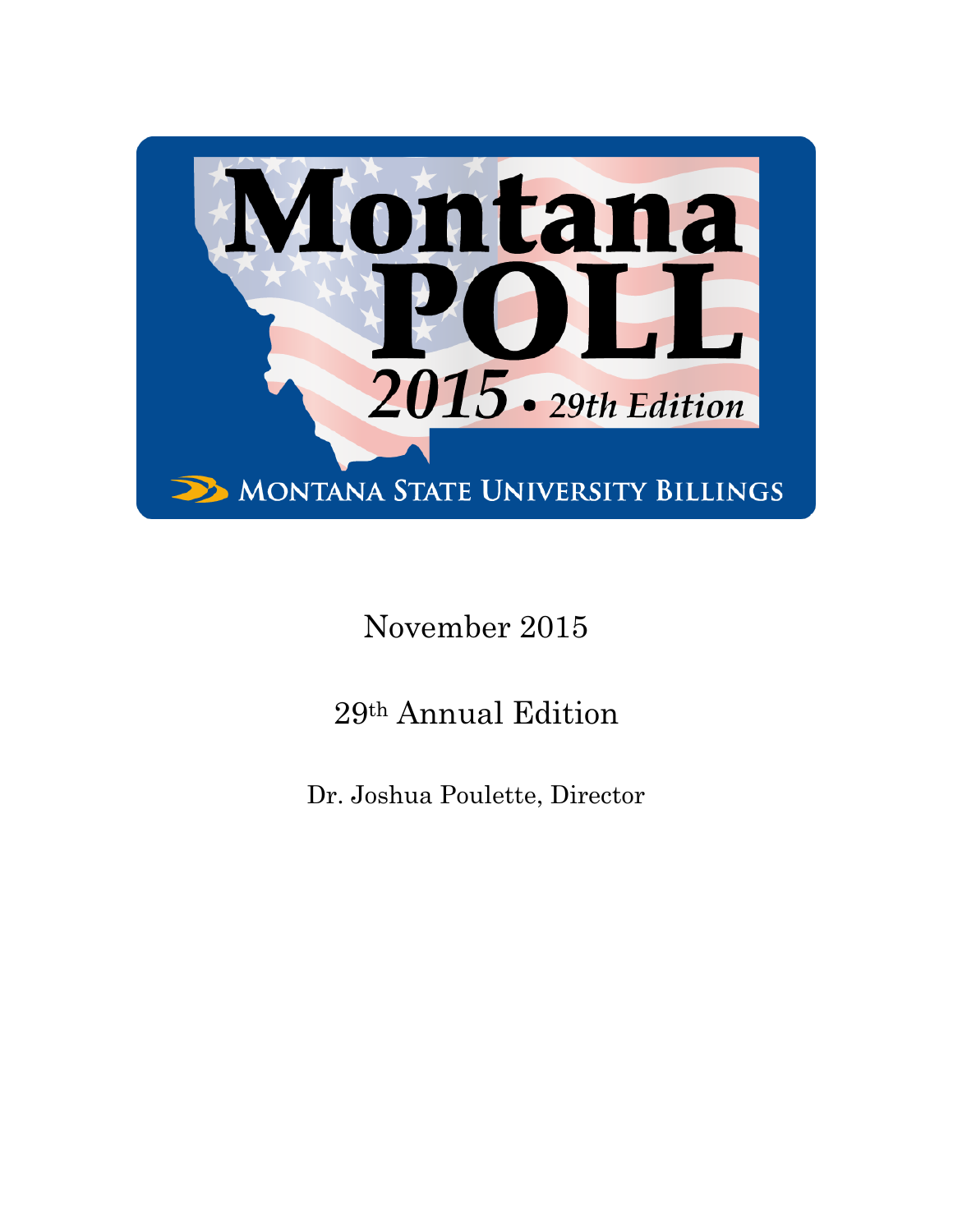#### Acknowledgements

Many thanks to Dr. Craig Wilson for his kindness and helpful introduction to the Poll of Montana process last year. Dr. Nisha Bellinger's input in writing the survey items for this year's poll is greatly appreciated. Dr. Jennifer Lynn and Dr. Paul Pope provided valuable assistance through their willingness to participate in poll testing. Dr. Megan Poulette and Dr. Joy Honea also provided valuable assistance and input throughout the process. Finally, thanks to Lela McCann for her help with managing the lab.

#### Student Participants

The following students participated in selecting survey items and conducting the 2015 Poll of Montana.

> Daniel Barnhart Orry Boettger Jacob Cattnach Curtis Cauffman Katelyn Focht Blair Koch Lela McCann Molly McIntosh Amanda Nelson Dylan Olson Matthew Rich Vincent Sanchez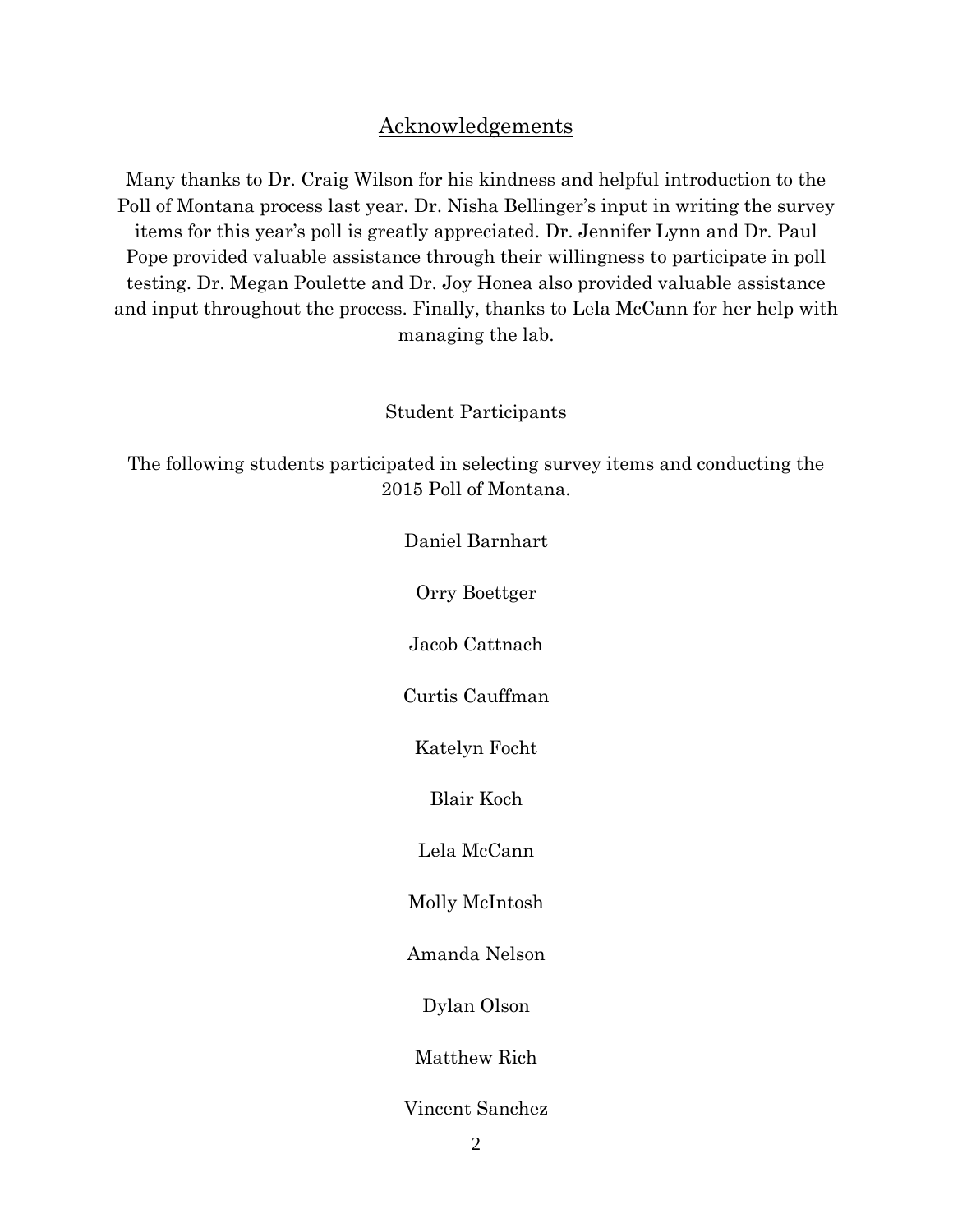#### Introduction

The "MSU-Billings Poll" was first conducted in 1989. This is the 27th year the survey has been conducted and during this time 29 surveys have been completed. This report summarizes the results of a statewide random sample telephone survey of 435 adult Montanans. In order to collect this random sample students called both cellphone and landline numbers across the state.

The poll was conducted November 16-23, 2015. Students enrolled in the course "Political Science 342: Media, Public Opinion, Polling" and some additional students from other social science courses at MSU Billings completed interviews for this survey. Multiple attempts were made to reach selected households. The survey results have a +/- 4.8% margin of error at a confidence level of 95% (95% of the time the results will fall within the 4.8% margin of error). The following sections present survey results along with statistical tests of significance. Each survey item was tested in order to determine statistically significant (at the .05 level or better) relationships between the outcome of that item and potential predictors. For example, an individual's opinion on marijuana policy is significantly impacted by their age, holding all other factors constant. Statistical significance testing was performed with specialized software, and tests used include OLS regression, ordered probit, and probit.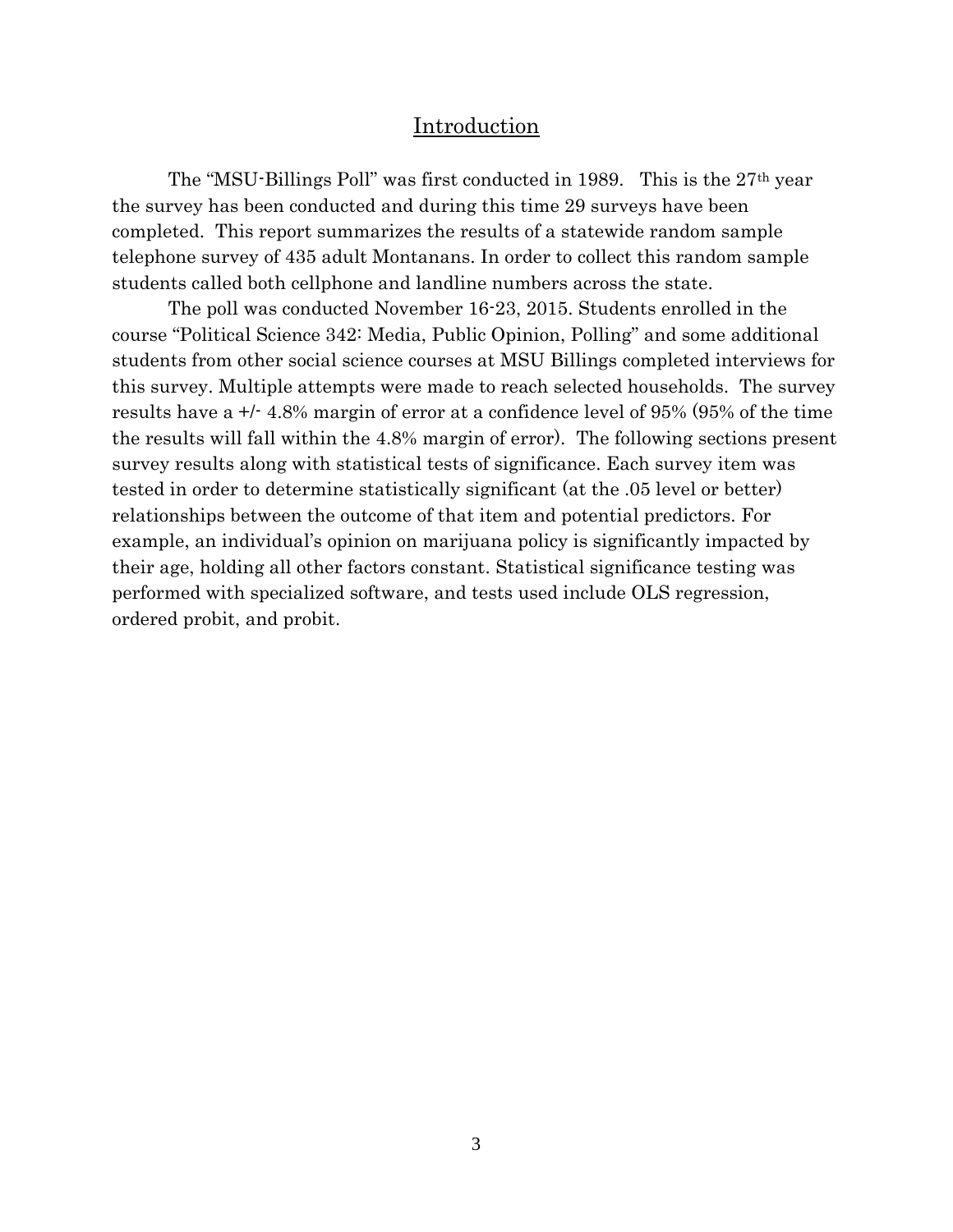### I. State Issues



#### 1. Approval of Montana Governor Steve Bullock

Question text - At this point in time do you approve or disapprove of Governor Steve Bullock's performance in office?

50% of respondents approve of Bullock, while 19.6% disapprove, with 30.4% responding that they do not have an opinion.

Statistically Significant Relationships

Liberals were significantly more likely than conservatives to support Bullock.

Democrats were somewhat more likely than Independents/Republicans to support

Bullock (significant at the .1 level).

Age was not significant.

Voter registration status was not significant.

Gender was not significant.

Education level was not significant.

Household income was not significant.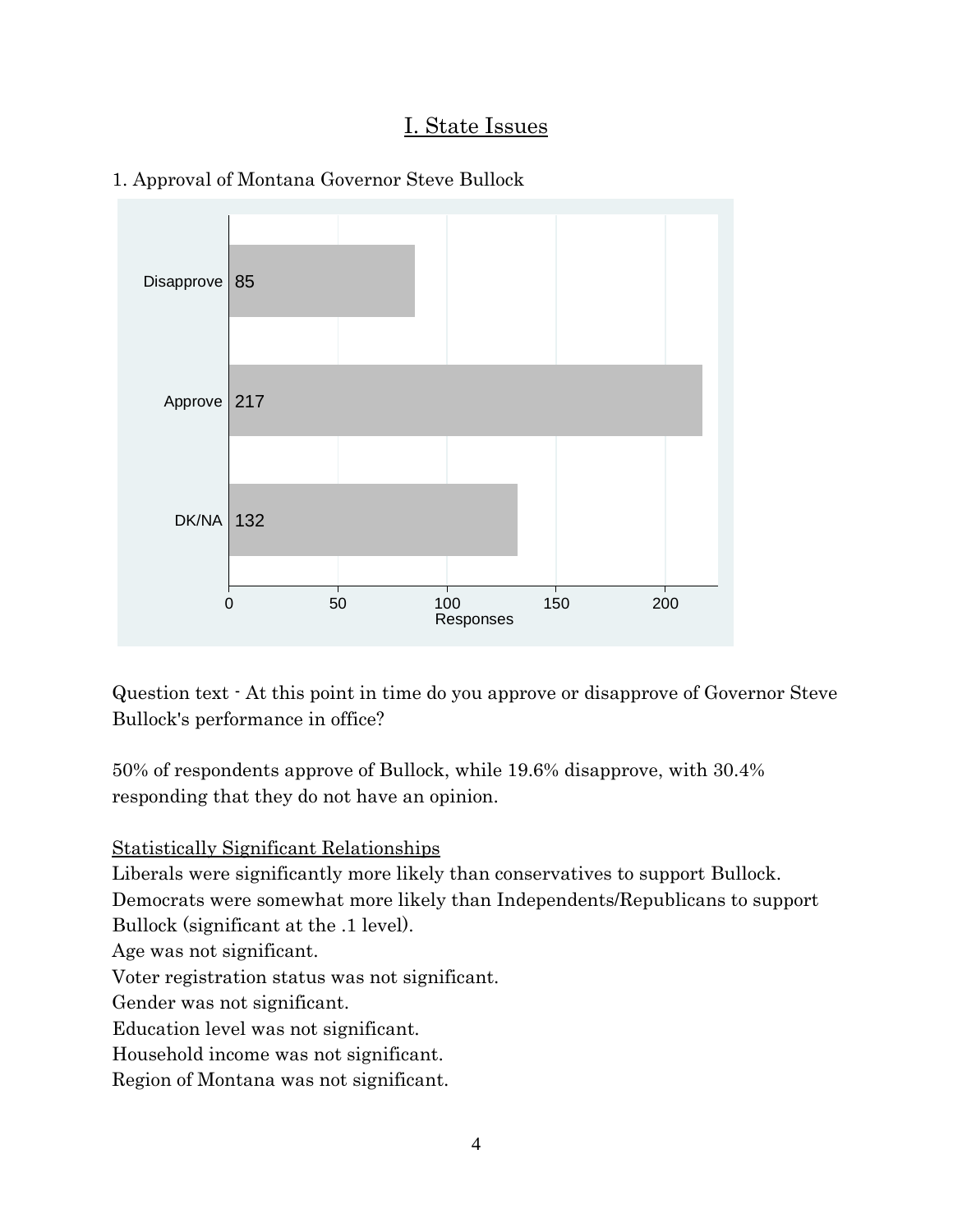# DK/NA 60 Approve | 201 Disapprove | 170

#### 2. Approval of U.S. Senator Jon Tester

Question text - At this point in time do you approve or disapprove of U.S. Senator Jon Tester's performance in office?

0 50 100 150 200 Responses

46.6% of respondents approve of Tester, while 39.4% disapprove, with 13.9% responding that they do not have an opinion.

#### Statistically Significant Relationships

Liberals were significantly more likely than conservatives to support Tester.

Democrats were significantly more likely than Independents/Republicans to support Tester.

Age was not significant.

Voter registration status was not significant.

Gender was not significant.

Education level was not significant.

Household income was not significant.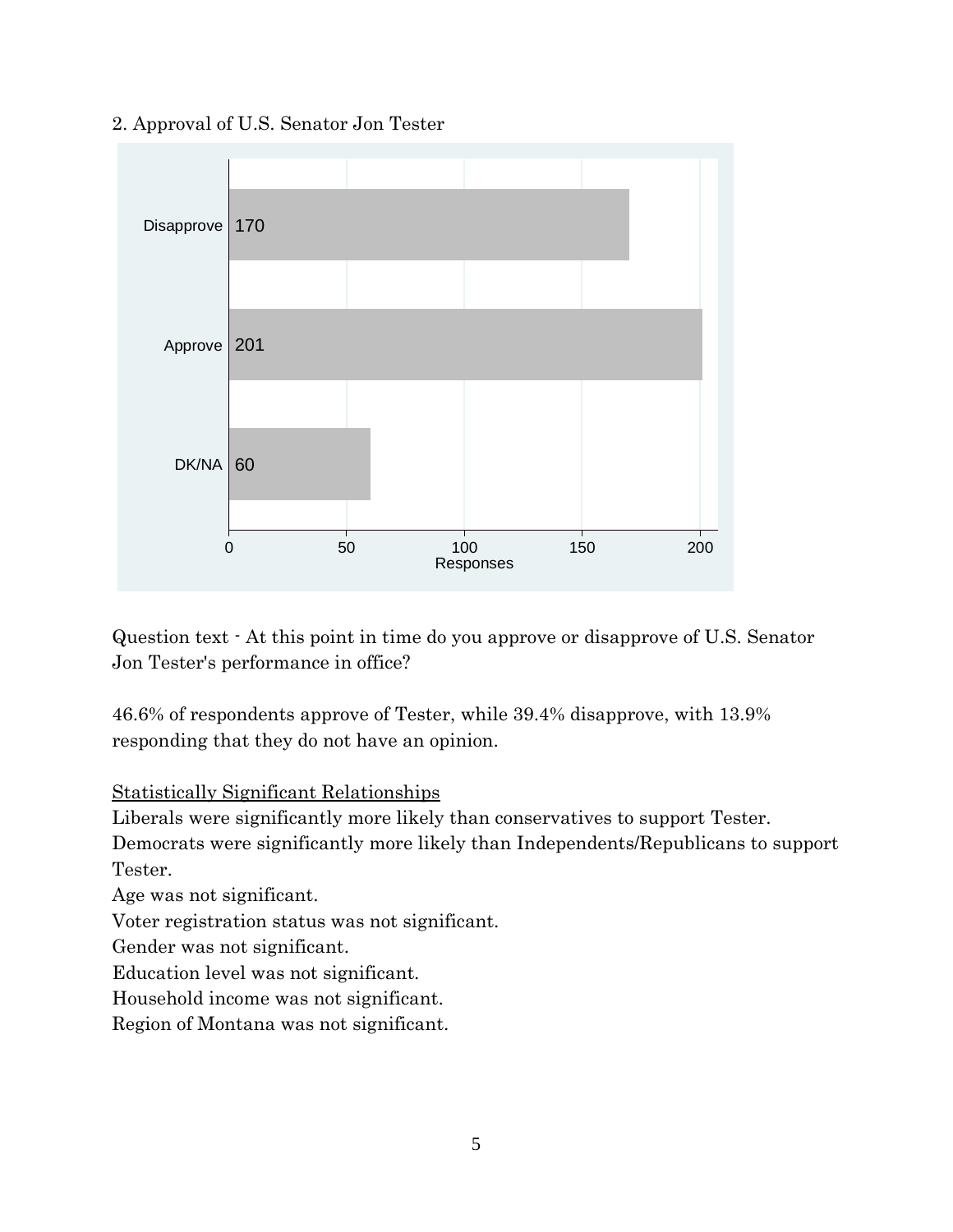

#### 3. Approval of U.S. Senator Steve Daines

Question text - At this point in time do you approve or disapprove of U.S. Senator Steve Daines' performance in office?

48.2% of respondents approve of Daines, while 22.5% disapprove, with 29.2% responding that they do not have an opinion.

#### Statistically Significant Relationships

Conservatives were significantly more likely than liberals to support Daines.

Democrats were significantly less likely than Independents/Republicans to support Daines.

Age was not significant.

Voter registration status was not significant.

Gender was not significant.

Education level was not significant.

Household income was not significant.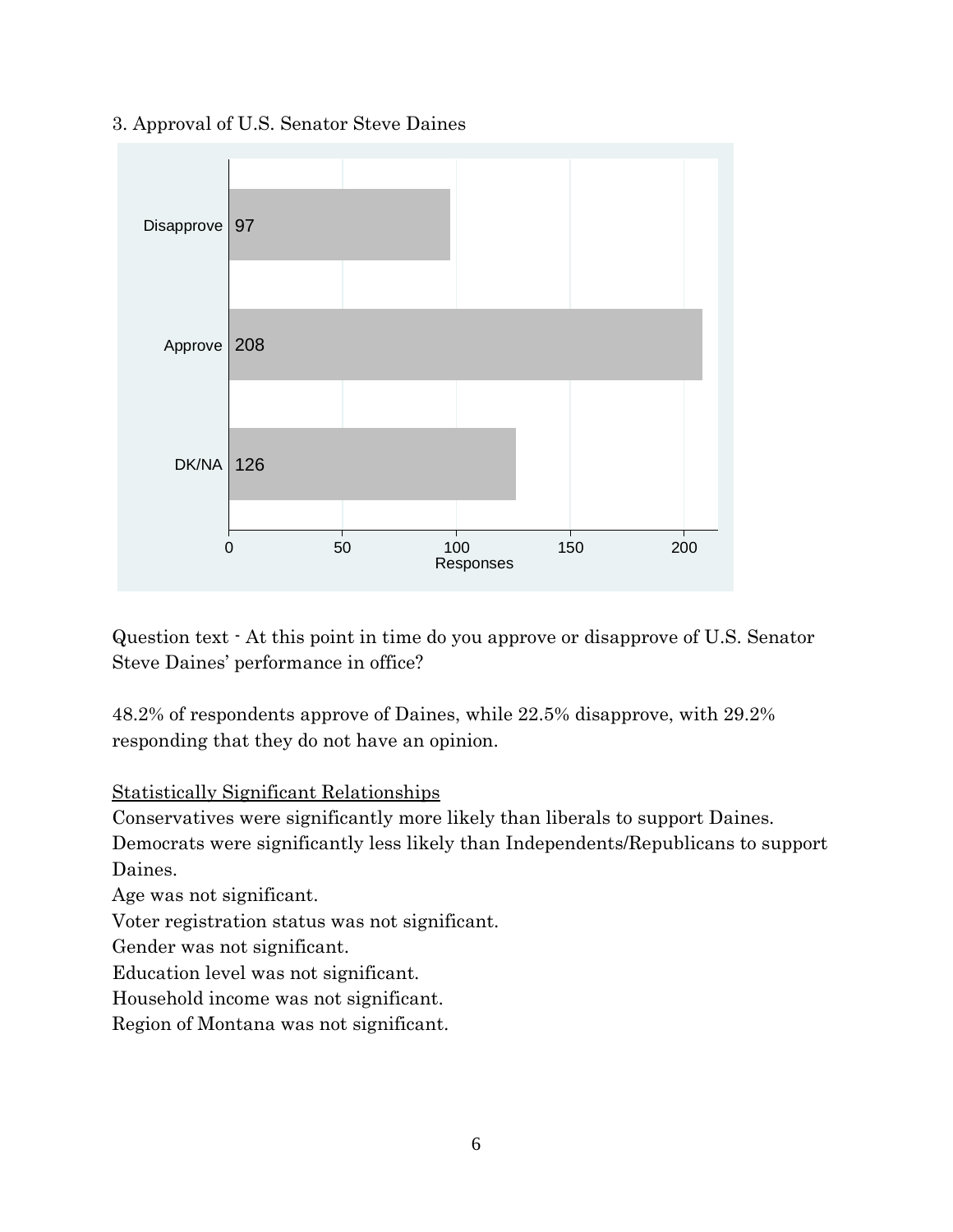

4. Approval of U.S. Representative Ryan Zinke

Question text - At this point in time do you approve or disapprove of U.S. Representative Ryan Zinke's performance in office?

44.7% of respondents approve of Zinke, while 21.3% disapprove, with 34% responding that they do not have an opinion.

#### Statistically Significant Relationships

Conservatives were significantly more likely than liberals to support Zinke.

Democrats were significantly less likely than Independents/Republicans to support Zinke.

Registered voters were significantly more likely to support Zinke than the nonregistered.

Age was not significant.

Gender was not significant.

Education level was not significant.

Household income was not significant.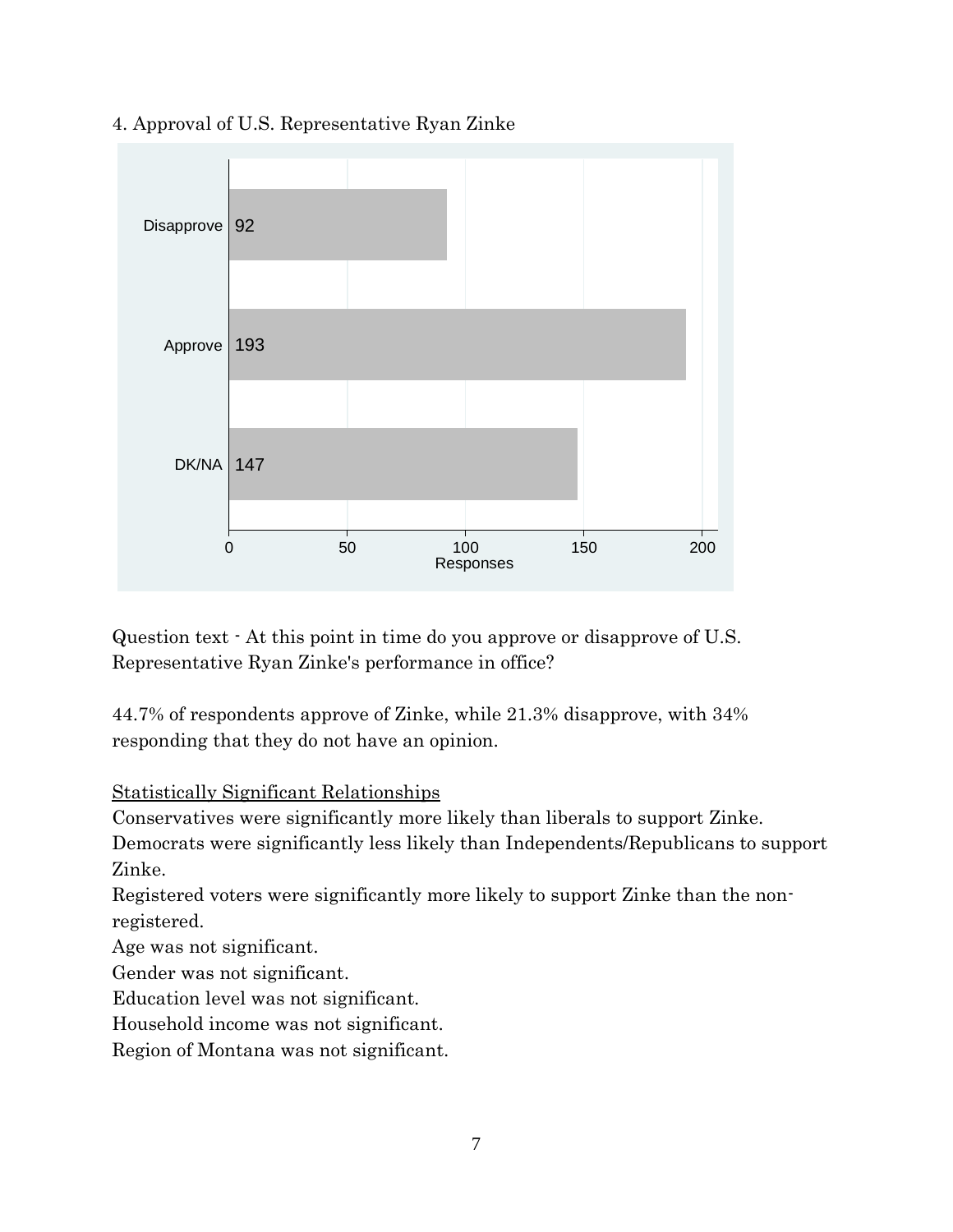

#### 5. Marijuana Legalization Policy in Montana

Question text - Would you support or oppose the adoption of a Colorado-style marijuana legalization policy in Montana?

45.1% of respondents strongly oppose this proposal, while 9.7% somewhat oppose. 16.2% somewhat support this measure, and 22% strongly support it. About 7% are either neutral or have no opinion.

Statistically Significant Relationships

Conservatives were significantly more likely than liberals to oppose marijuana legalization.

Republicans were significantly more likely than Independents/Democrats to oppose marijuana legalization.

Older respondents were significantly more likely to oppose legalization.

Wealthier respondents were significantly more likely to oppose legalization.

Voter registration status was not significant.

Gender was not significant.

Education level was not significant.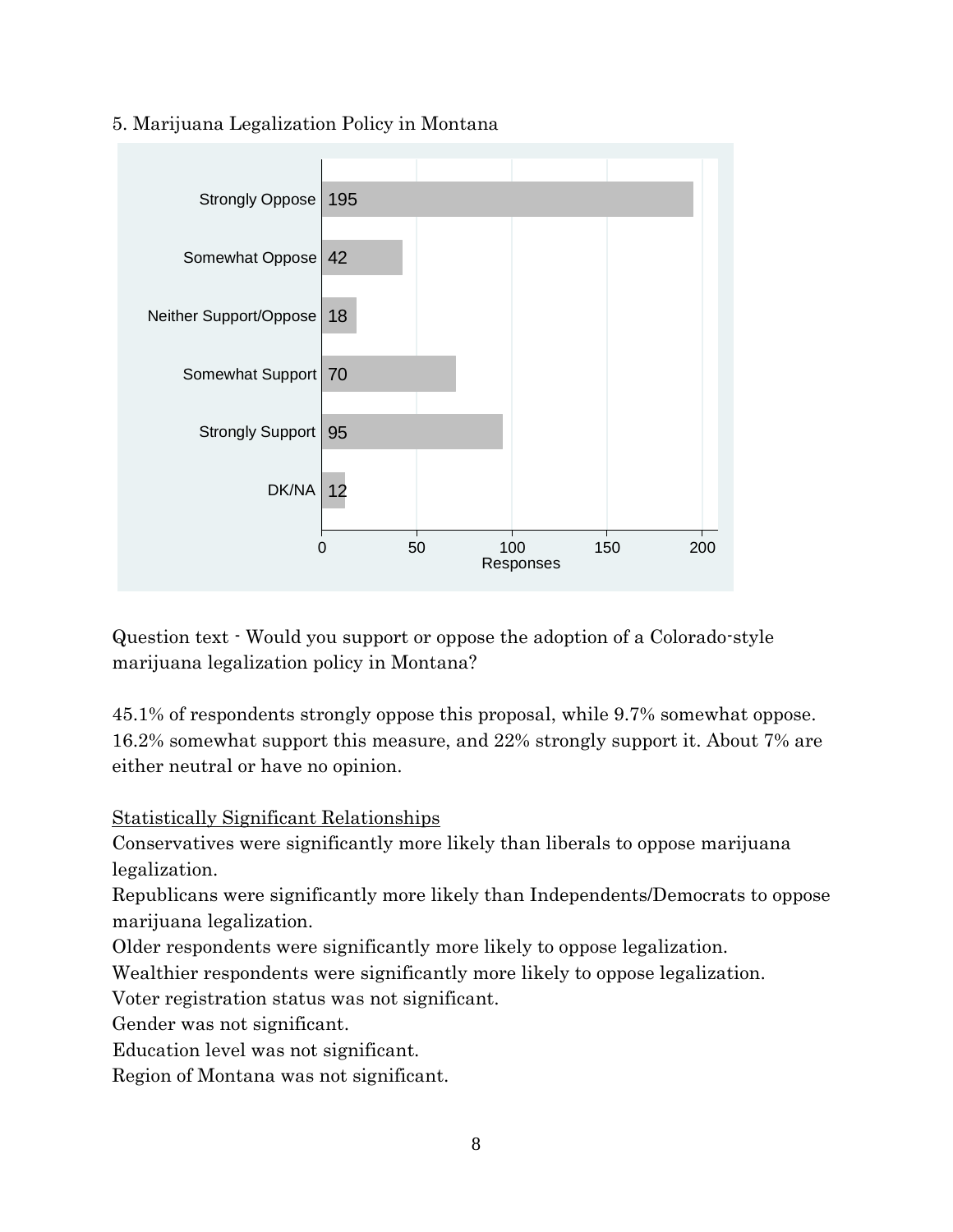#### 6. Gun Laws in Montana



Question text - In your opinion, are gun laws in Montana too strict, about right, or not strict enough?

65.4% of respondents say gun laws in Montana are about right, while 17.2% say they are not strict enough and 12.8% say they are too strict.

#### Statistically Significant Relationships

Liberals were significantly more likely than conservatives to say gun laws should be stricter.

Democrats were significantly more likely than Independents/Republicans to say gun laws should be stricter.

Older respondents were significantly less likely to support stricter gun laws.

Voter registration status was not significant.

Gender was not significant.

Education level was not significant.

Household income was not significant.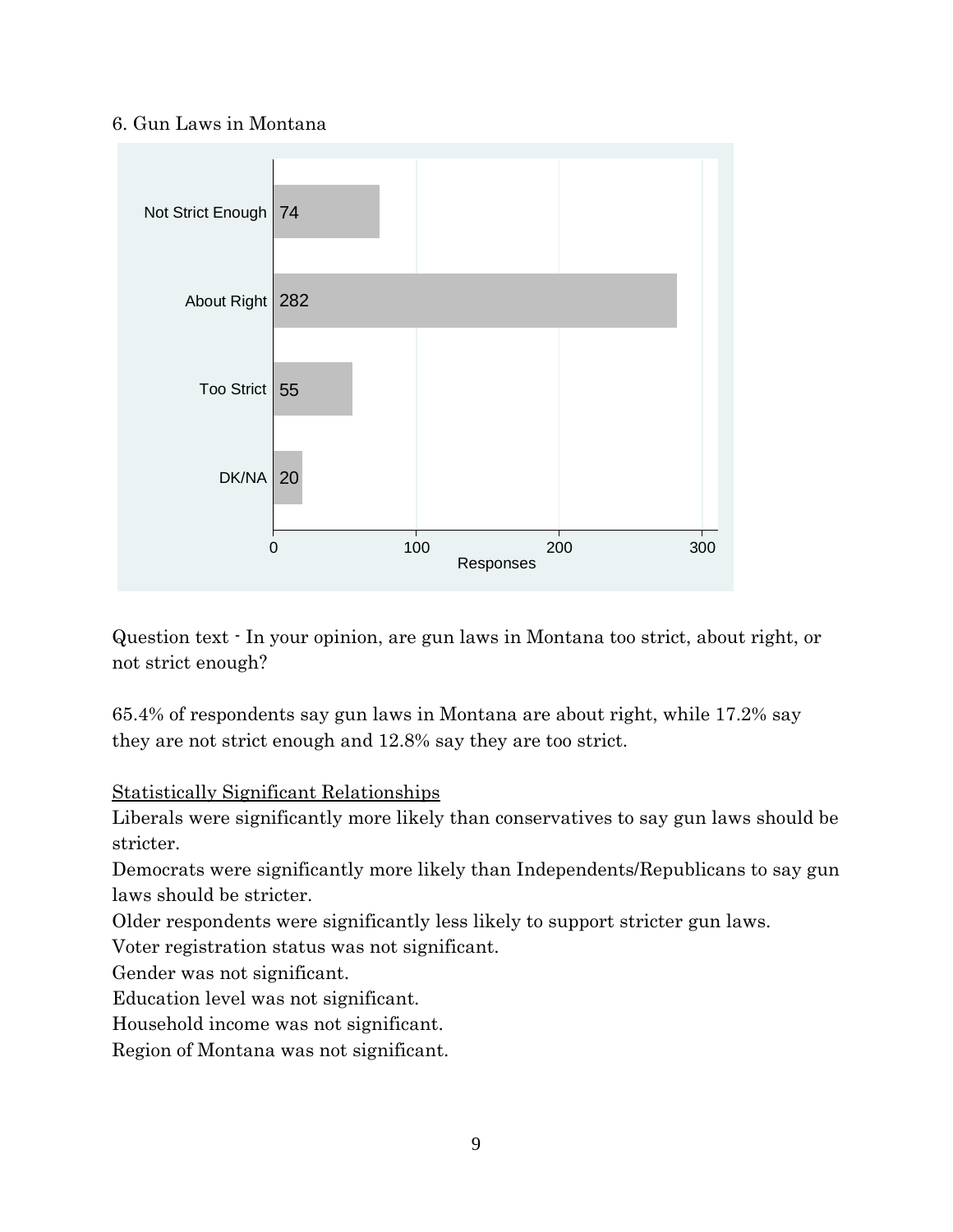

#### 7. Impact of the Affordable Care Act on Montana

Question text - Do you think the Affordable Care Act, sometimes called Obamacare, has had a positive or negative impact on Montana?

59.5% of respondents say the ACA has had a negative impact on Montana, while 23.4% say it has had a positive impact and 8.1% say it has had a neutral impact.

#### Statistically Significant Relationships

Liberals were significantly more likely than conservatives to say the ACA has had a positive impact on Montana.

Democrats were significantly more likely than Independents/Republicans to say the ACA has had a positive impact on Montana.

Older respondents were significantly more likely to say the ACA has had a positive impact on Montana.

Females were significantly more likely to say the ACA has had a negative impact. Respondents with higher education levels were significantly more likely to say the ACA has had a positive impact on Montana.

Voter registration status was not significant.

Household income was not significant.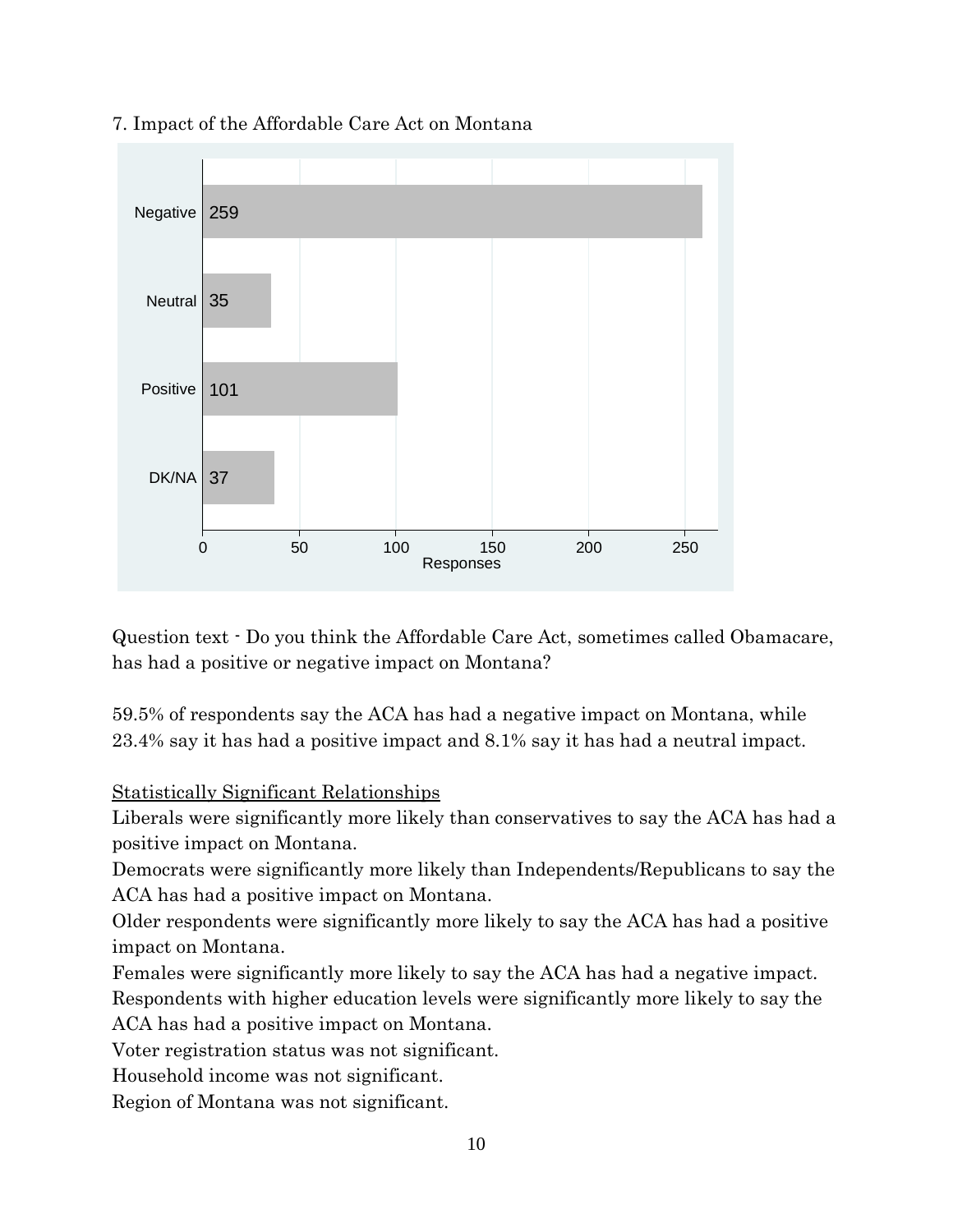## II. National Issues





Question text - Which of the following responses best describes your opinion on the size and scope of the federal government?

52.9% of respondents say the federal government is much too large, while 22% say it is somewhat too large and 19.7% say it is about the right size. About 2.3% say the federal government is too small.

Statistically Significant Relationships

Republicans were significantly more likely than Independents/Democrats to say the federal government is too large.

Older respondents were significantly more likely to say government is too large.

More well-educated respondents were significantly less likely to say government is too large.

Voter registration status was not significant.

Gender was not significant.

Household income was not significant.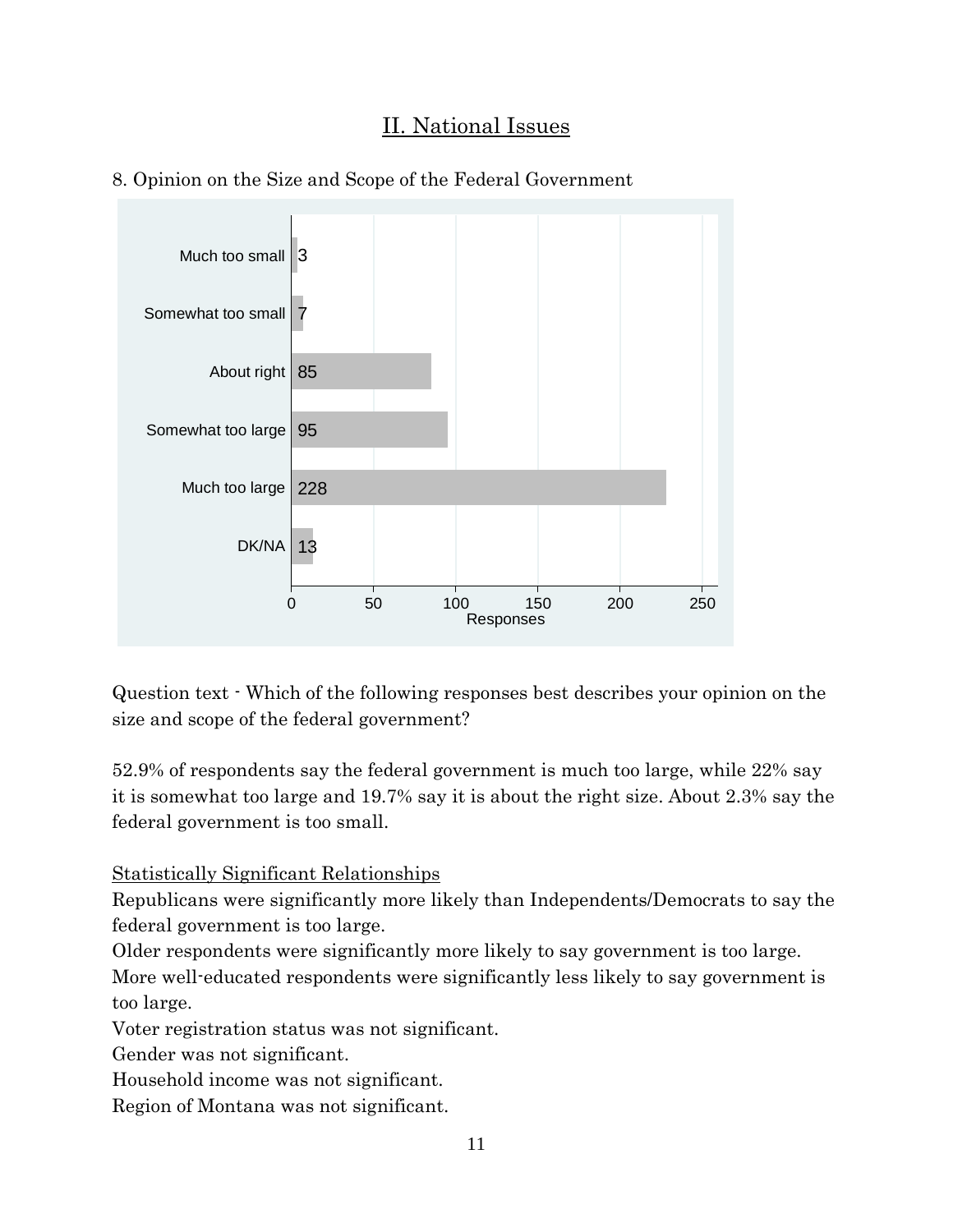

#### 9. Most Important Problem Facing the United States

Question text - What do you think is the most important problem facing the United States today? (Open-ended)

24.3% of respondents identified terrorism as the most important problem (note that the terror attacks in Paris happened just before the survey was conducted). 9.3% identified the economy, while 8.3% said federal debt was the most important problem the U.S. faced. 10.7% identified government, and 7.9% chose immigration.

Statistically Significant Relationships – Predictors of Selecting "Terrorism"

Older respondents were significantly more likely to identify "terrorism" as the most important problem faced by the U.S.

Females were significantly more likely to identify "terrorism" as the most important problem than males.

Partisanship was not significant.

Ideology was not significant.

Education was not significant.

Voter registration status was not significant.

Household income was not significant.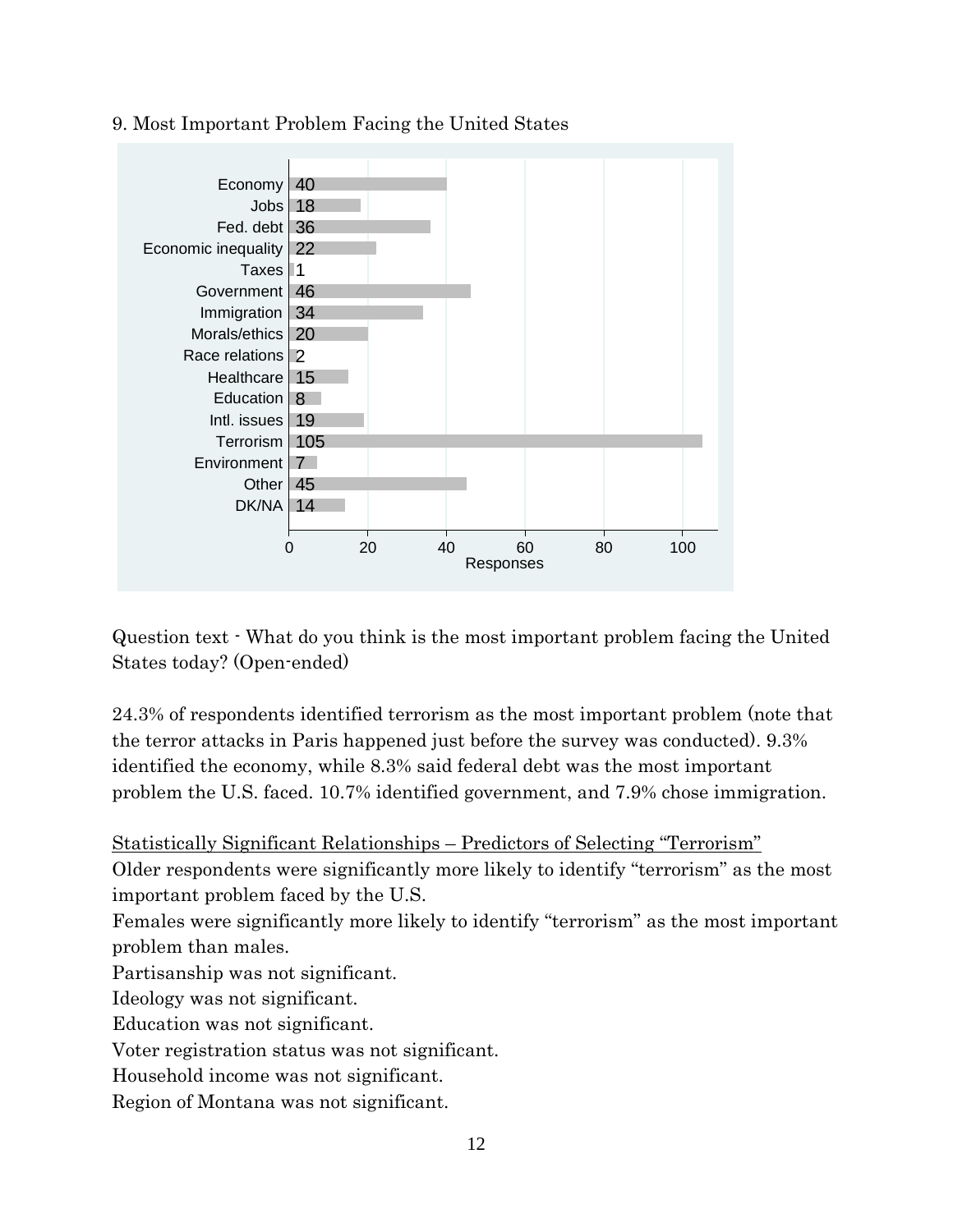

10. Approval of President Barack Obama

Question text - At this point in time do you approve or disapprove of President Barack Obama's performance in office?

66.5% of respondents disapprove of President Obama, while 27.8% approve. 5.6% did not have an opinion.

Statistically Significant Relationships

Republicans were significantly more likely than Independents/Democrats to disapprove of Obama.

Liberals were significantly more likely than conservatives to approve of Obama. Residents of eastern and central Montana were significantly more likely to

disapprove of Obama than residents of western Montana.

Age was not significant.

Education was not significant.

Voter registration status was not significant.

Gender was not significant.

Household income was not significant.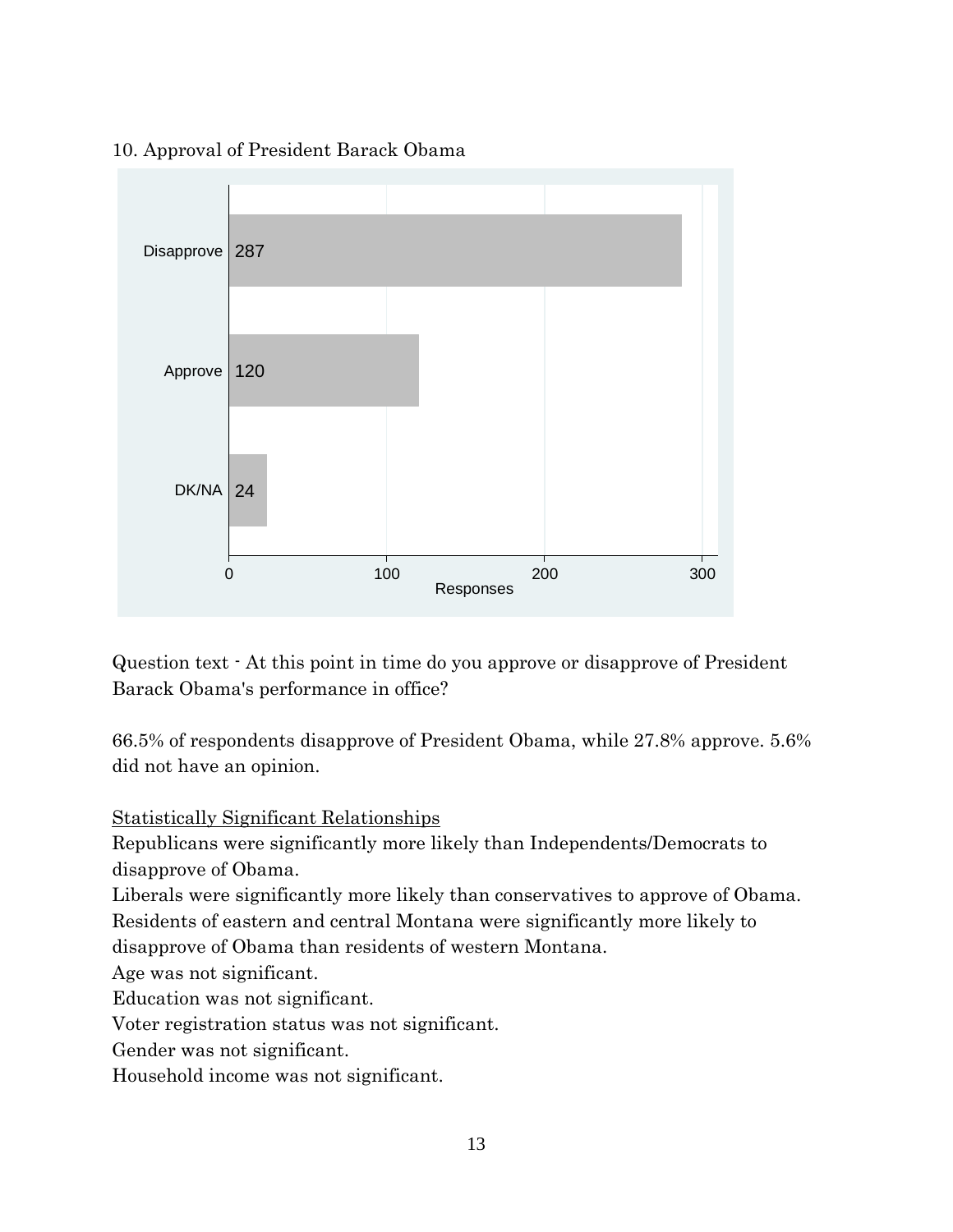#### 11. Approval of the U.S. Congress



Question text - At this point in time do you approve or disapprove of the performance of the U.S. Congress?

79.4% of respondents disapprove of the U.S. Congress, while 11.8% approve. 8.8% did not have an opinion.

Statistically Significant Relationships

Older respondents were significantly more likely to disapprove of Congress.

Wealthier respondents were significantly more likely to disapprove of Congress.

Partisanship was not significant.

Ideology was not significant.

Education was not significant.

Voter registration status was not significant.

Gender was not significant.

Household income was not significant.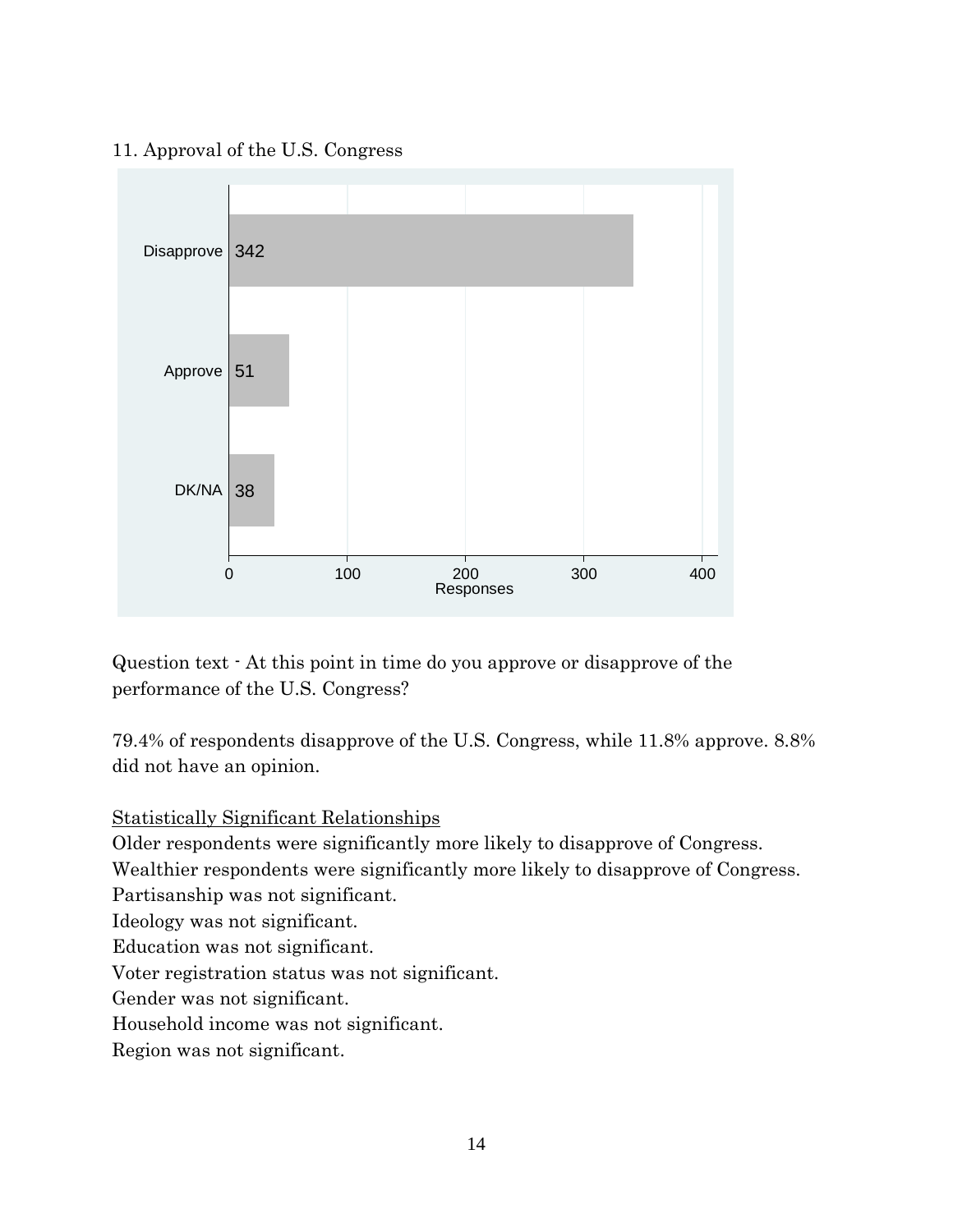#### 12. U.S. Immigrant Intake



Question text - Would you say the United States is taking in too many, about the right amount, or too few immigrants?

58.6% of respondents thought the U.S. is taking in too many immigrants, while 24.7% thought the immigrant intake was the right amount, and 8.6% thought it was too small.

Statistically Significant Relationships

Republicans were significantly more likely than Independents/Democrats to say the U.S. is taking in too many immigrants.

Conservatives were significantly more likely than liberals to say the U.S. is taking in too many immigrants.

More well-educated respondents were significantly less likely to say the U.S. is taking in too many immigrants.

Age was not significant.

Voter registration status was not significant.

Gender was not significant.

Household income was not significant.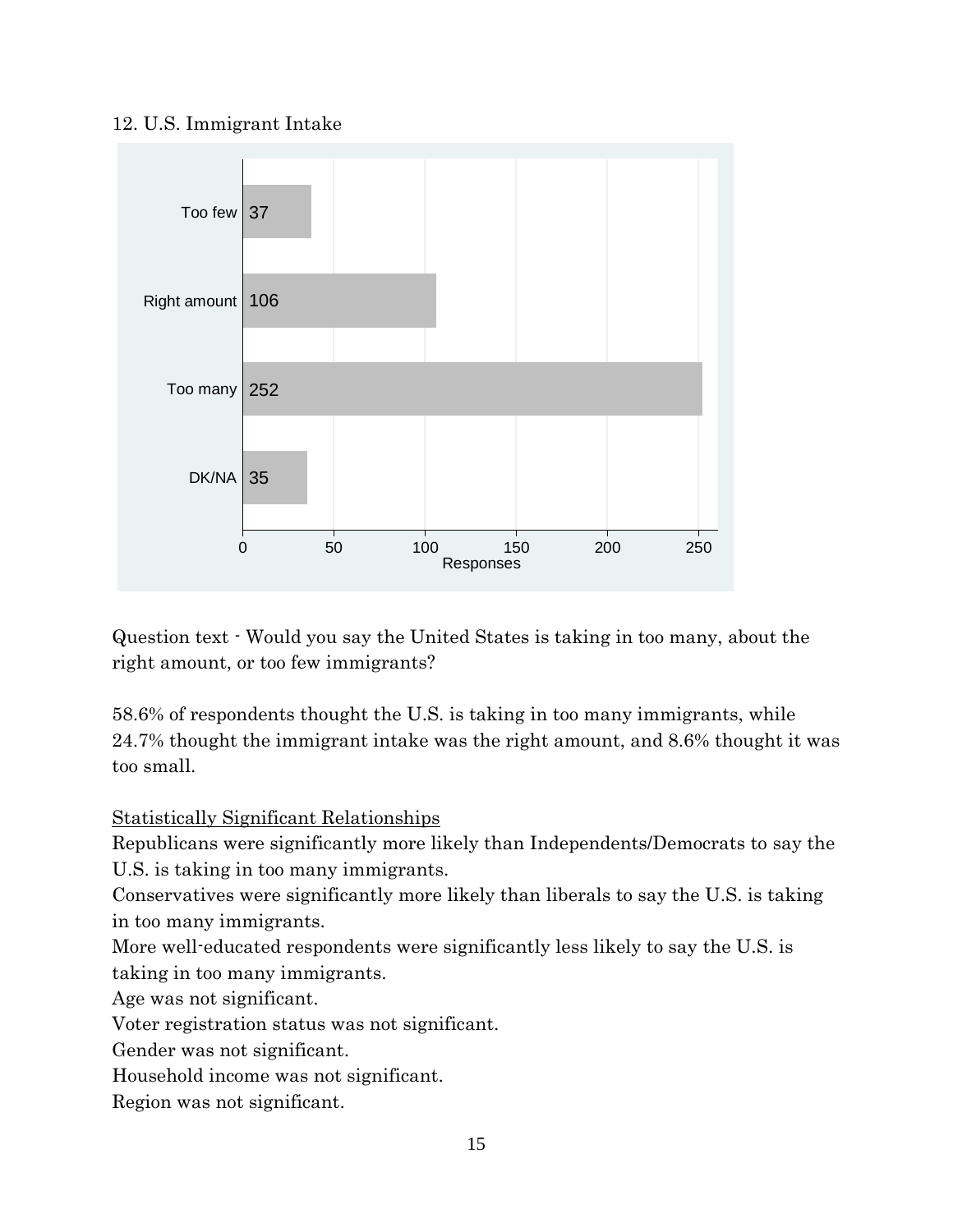13. State of the U.S. Economy



Question text - Which of the following statements best describes your opinion on the state of the U.S. economy?

56.5% of respondents thought the U.S. economy was weak (somewhat or very) while 24.5% thought it was (somewhat or very) strong. 18.2% said it was neither strong nor weak.

Statistically Significant Relationships

Republicans were significantly more likely than Independents/Democrats to say the U.S. economy was weak.

Conservatives were significantly more likely than liberals to say the U.S. economy was weak.

Females were significantly more likely than males to say the U.S. economy was weak.

Registered voters were significantly less likely to say the economy was weak.

Education was not significant.

Age was not significant.

Household income was not significant.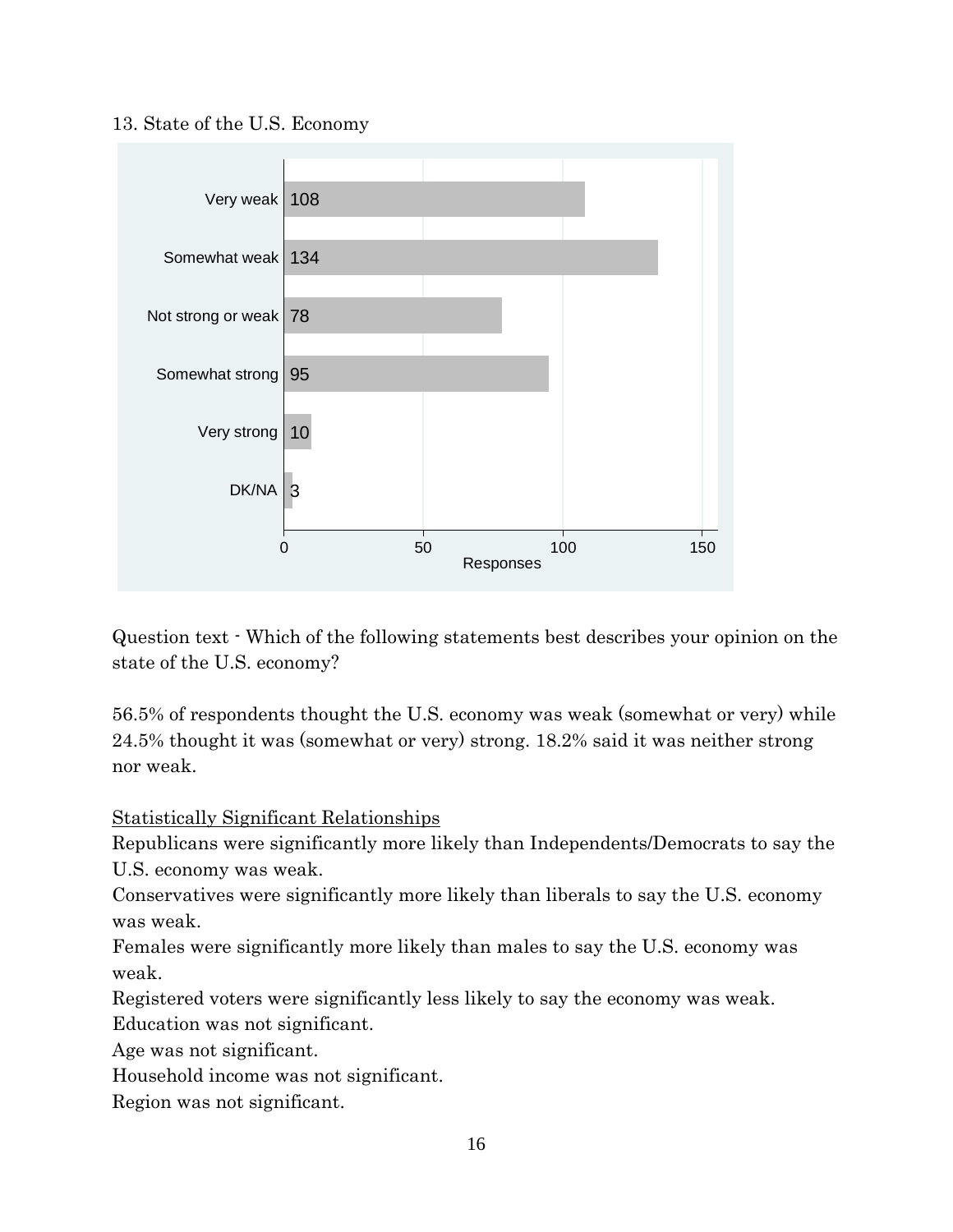

#### 14. Republican Presidential Primary – Asked only of Republicans

Asked only of Republicans and Independents who lean Republican Question text - If you had to choose today, which of the following candidates for the Republican nomination for President would you support?

22.2% of Republican partisans support Trump, while 19.2% support Carson. Ted Cruz is supported by 14.1% and Marco Rubio by 13.6%.

Statistically Significant Relationships – Support of Trump & Carson Females were significantly less likely than males to support Trump. Females were significantly more likely than males to support Carson. Partisanship was not significant. Ideology was not significant. Voter registration status was not significant. Education was not significant. Age was not significant. Household income was not significant. Region was not significant.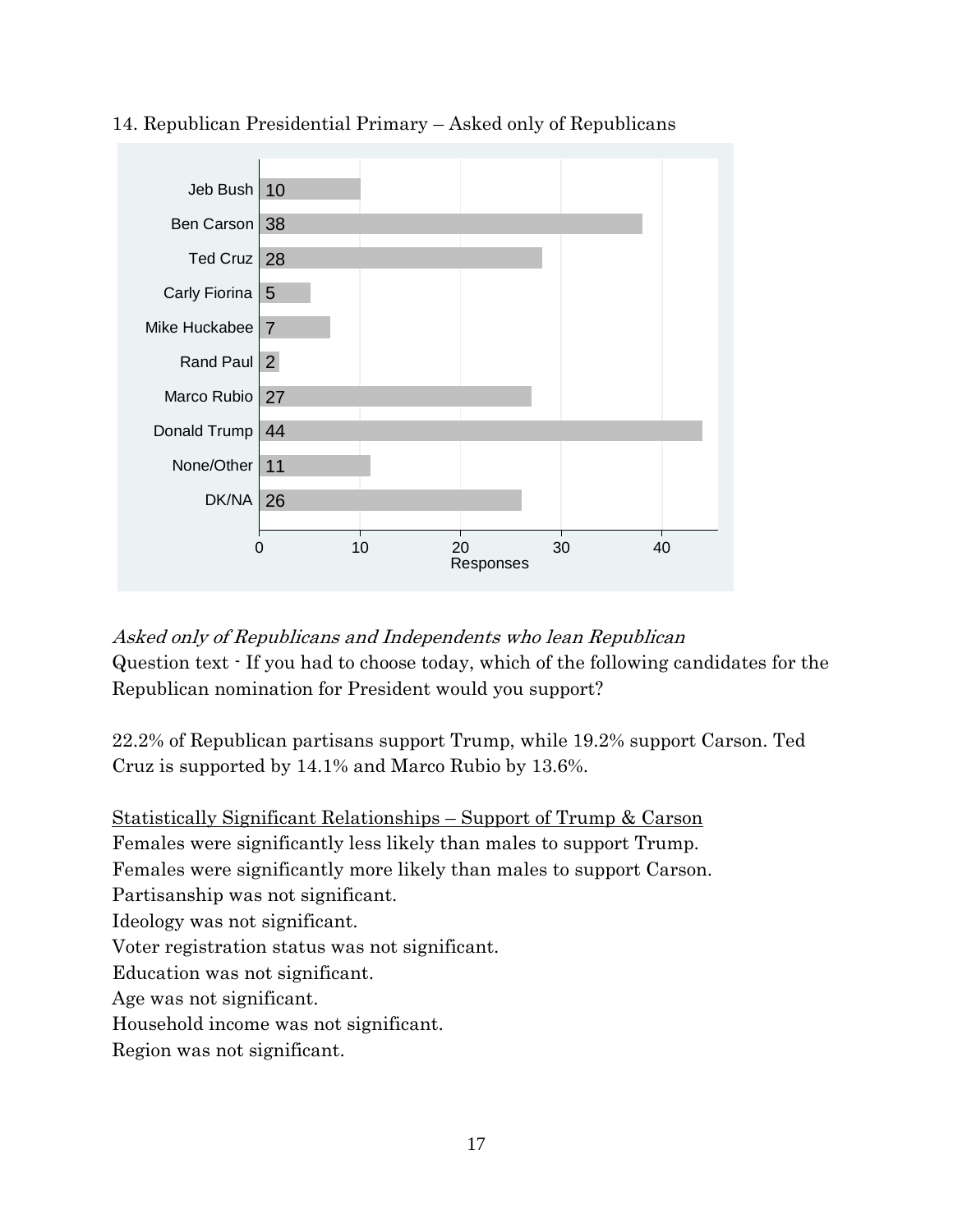

15. Democratic Presidential Primary – Asked only of Democrats

Asked only of Democrats and Independents who lean Democratic Question text - If you had to choose today, which of the following candidates for the Democratic nomination for President would you support?

46.6% of Democratic partisans support Clinton, while 29.7% support Sanders.

No statistically significant relationships, possibly partially due to a relatively small sample size.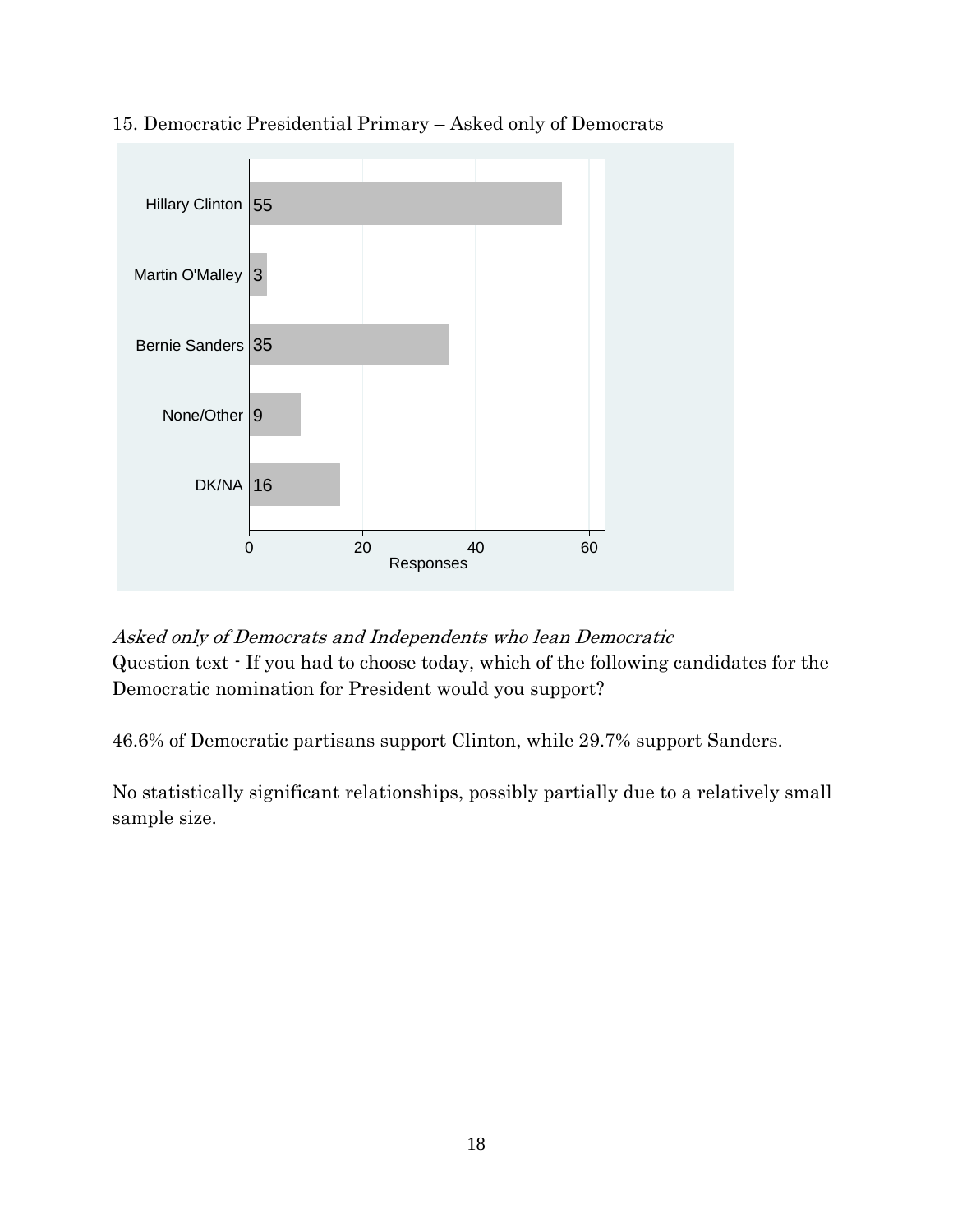

#### 16. Presidential Matchup – Clinton vs. Trump

Question text - If Hillary Clinton were the Democratic Party's candidate and Donald Trump were the Republican Party's candidate, who would you be more likely to vote for?

51.4% of respondents supported Trump, while 30% supported Clinton and 18.6% did not have an opinion.

Statistically Significant Relationships

Republicans were significantly more likely than Independents/Democrats to support Trump.

Conservatives were significantly more likely than liberals to support Trump.

Gender was not significant.

Voter registration status was not significant.

Education was not significant.

Age was not significant.

Household income was not significant.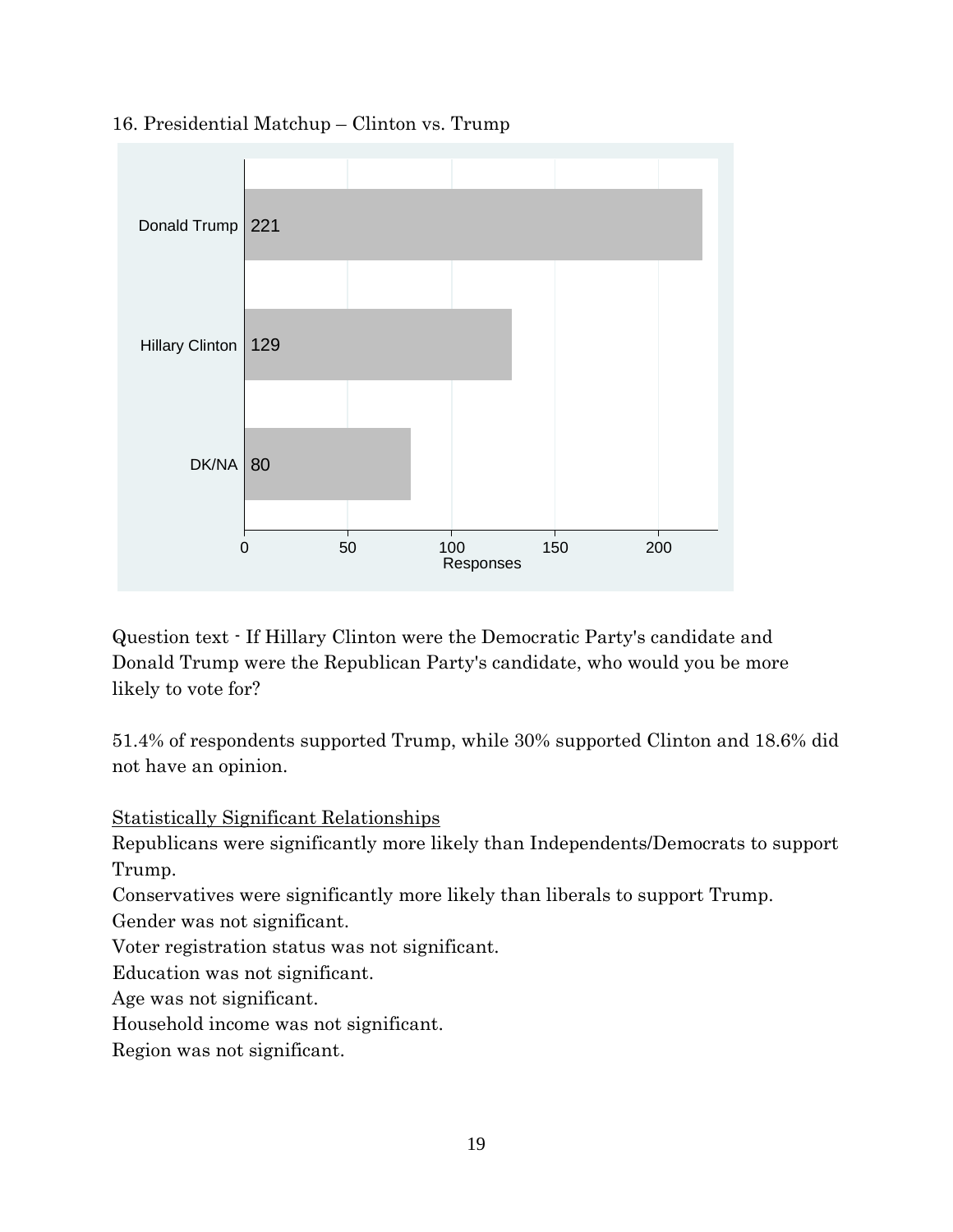

#### 17. Presidential Matchup – Clinton vs. Carson

Question text - If Hillary Clinton were the Democratic Party's candidate and Ben Carson were the Republican Party's candidate, who would you be more likely to vote for?

60.5% of respondents supported Carson, while 28.8% supported Clinton and 10.7% did not have an opinion.

Statistically Significant Relationships

Republicans were significantly more likely than Independents/Democrats to support Carson.

Conservatives were significantly more likely than liberals to support Carson.

Gender was not significant.

Voter registration status was not significant.

Education was not significant.

Age was not significant.

Household income was not significant.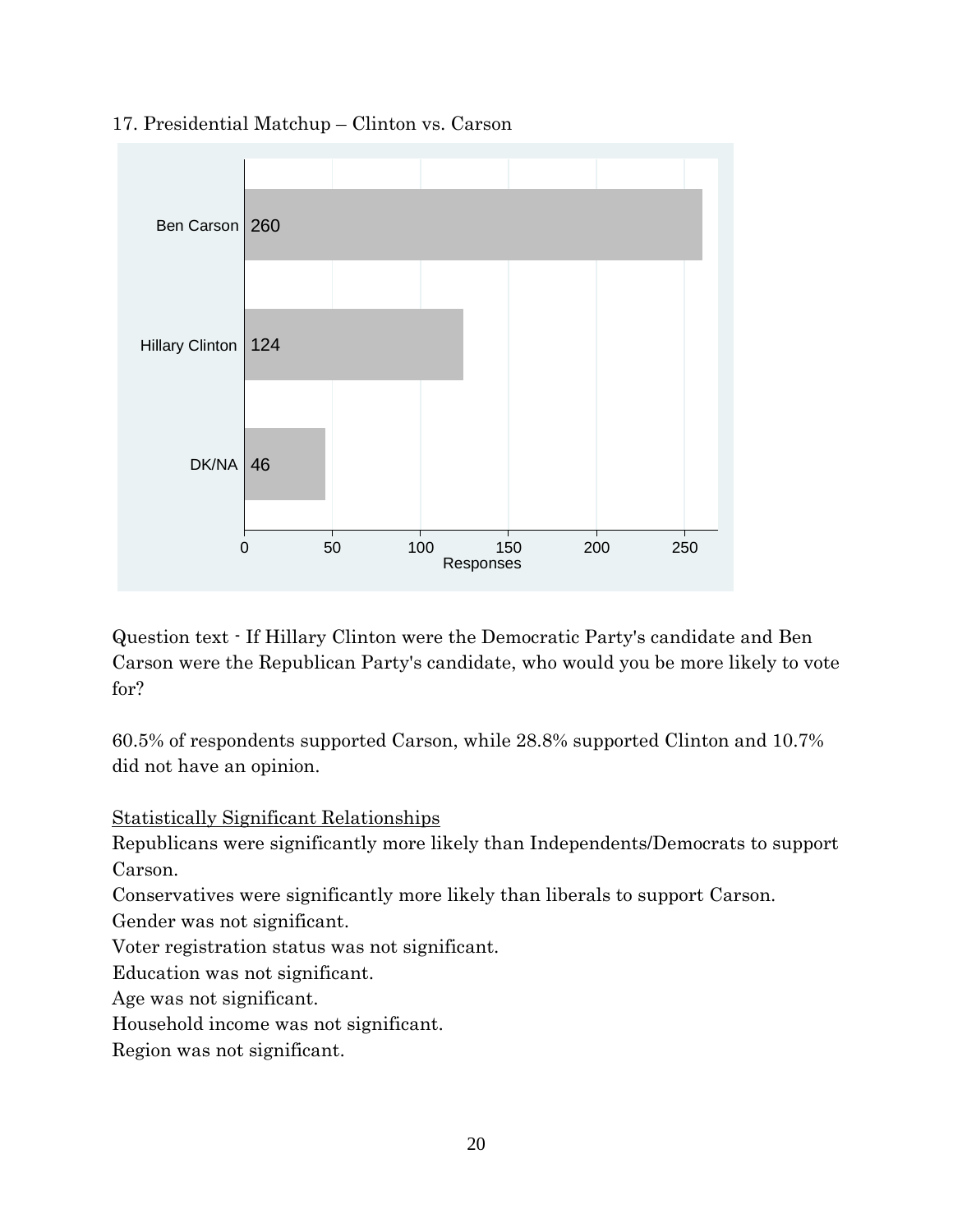

#### 18. Presidential Matchup – Clinton vs. Rubio

Question text - If Hillary Clinton were the Democratic Party's candidate and Marco Rubio were the Republican Party's candidate, who would you be more likely to vote for?

57.2% of respondents supported Rubio, while 28.8% supported Clinton and 14% did not have an opinion.

Statistically Significant Relationships

Republicans were significantly more likely than Independents/Democrats to support Rubio.

Conservatives were significantly more likely than liberals to support Rubio.

Gender was not significant.

Voter registration status was not significant.

Education was not significant.

Age was not significant.

Household income was not significant.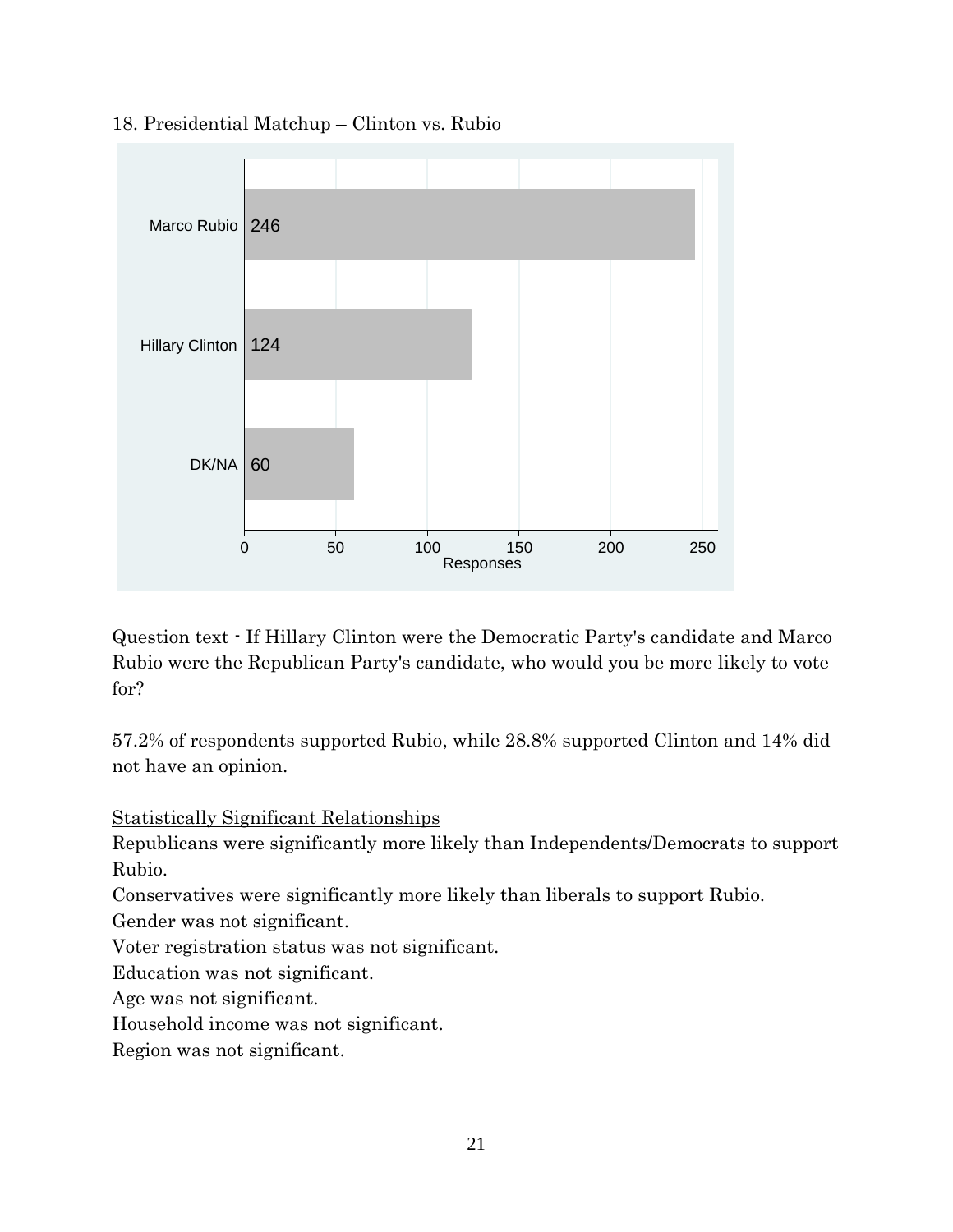

#### 19. Presidential Matchup – Clinton vs. Cruz

Question text - If Hillary Clinton were the Democratic Party's candidate and Ted Cruz were the Republican Party's candidate, who would you be more likely to vote for?

55.9% of respondents supported Cruz, while 30.6% supported Clinton and 13.5% did not have an opinion.

Statistically Significant Relationships

Republicans were significantly more likely than Independents/Democrats to support Cruz.

Conservatives were significantly more likely than liberals to support Cruz.

Gender was not significant.

Voter registration status was not significant.

Education was not significant.

Age was not significant.

Household income was not significant.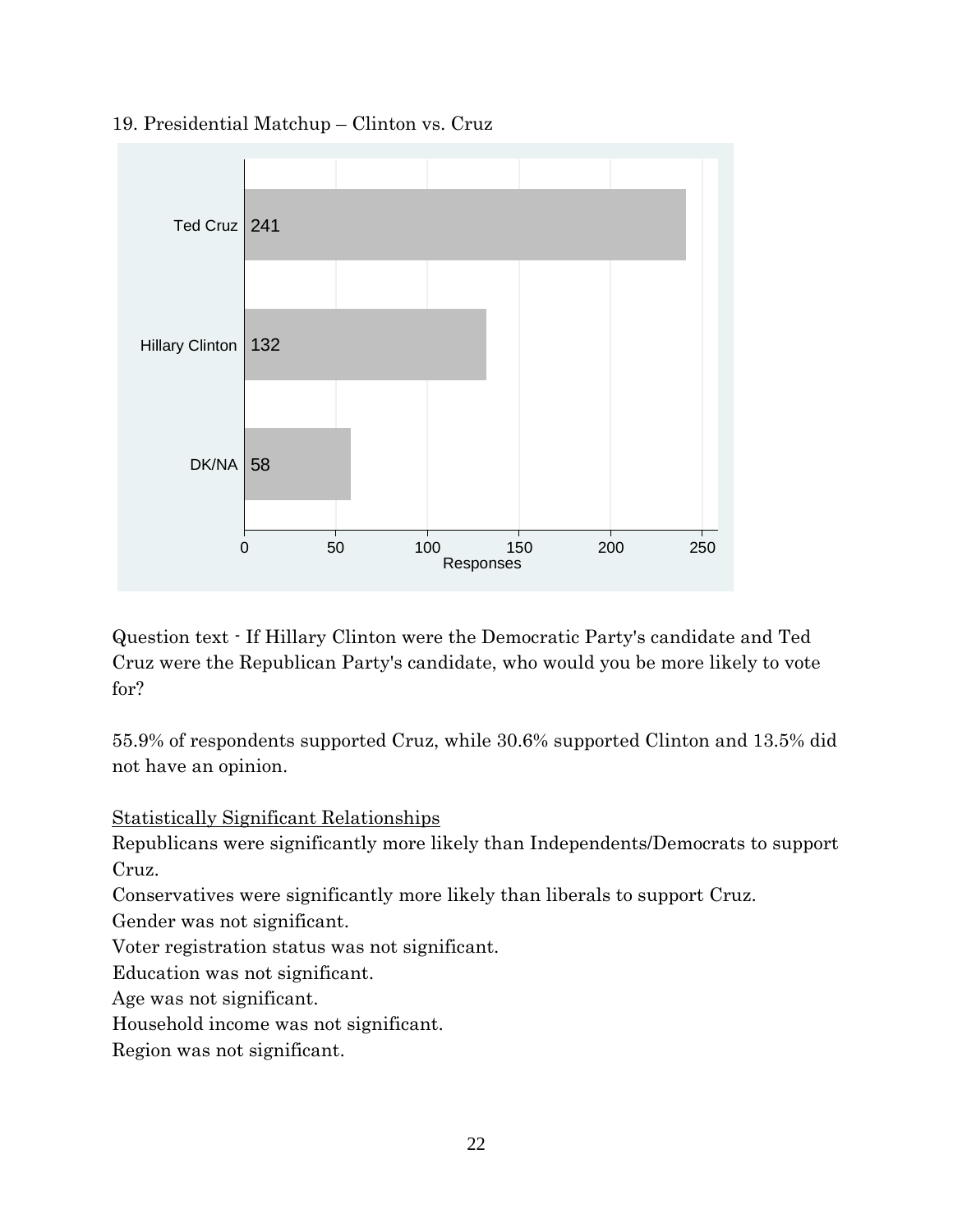

20. Presidential Matchup – Sanders vs. Trump

Question text - If Bernie Sanders were the Democratic Party's candidate and Donald Trump were the Republican Party's candidate, who would you be more likely to vote for?

46.2% of respondents supported Trump, while 40.1% supported Sanders and 13.6% did not have an opinion.

Statistically Significant Relationships

Republicans were significantly more likely than Independents/Democrats to support Trump.

Conservatives were significantly more likely than liberals to support Trump.

Females were significantly more likely than males to support Sanders.

Voter registration status was not significant.

Education was not significant.

Age was not significant.

Household income was not significant.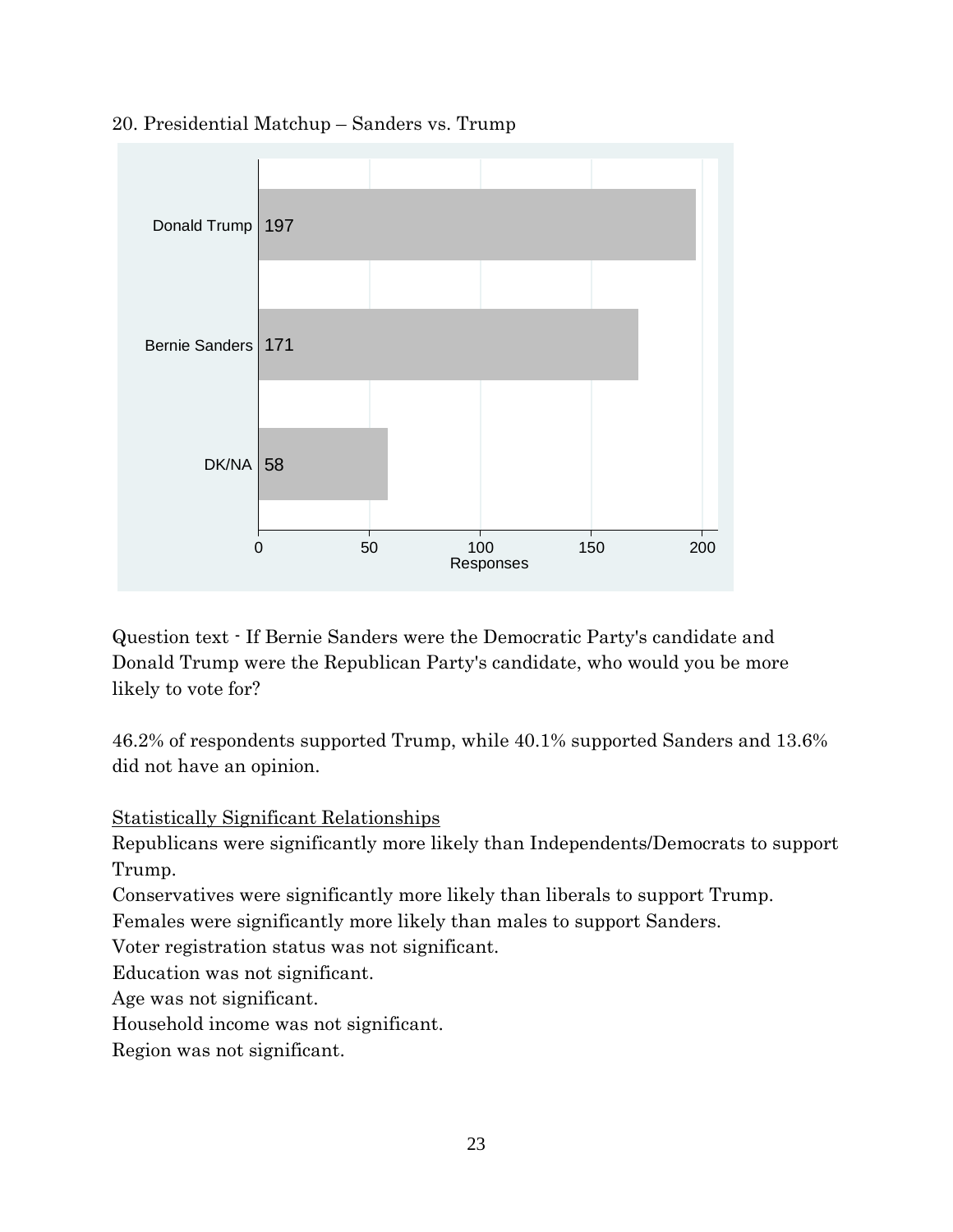

21. Presidential Matchup – Sanders vs. Carson

Question text - If Bernie Sanders were the Democratic Party's candidate and Ben Carson were the Republican Party's candidate, who would you be more likely to vote for?

53.7% of respondents supported Carson, while 30.8% supported Sanders and 15.4% did not have an opinion.

Statistically Significant Relationships

Republicans were significantly more likely than Independents/Democrats to support Carson.

Conservatives were significantly more likely than liberals to support Carson.

Registered voters were significantly more likely to support Carson.

Gender was not significant.

Education was not significant.

Age was not significant.

Household income was not significant.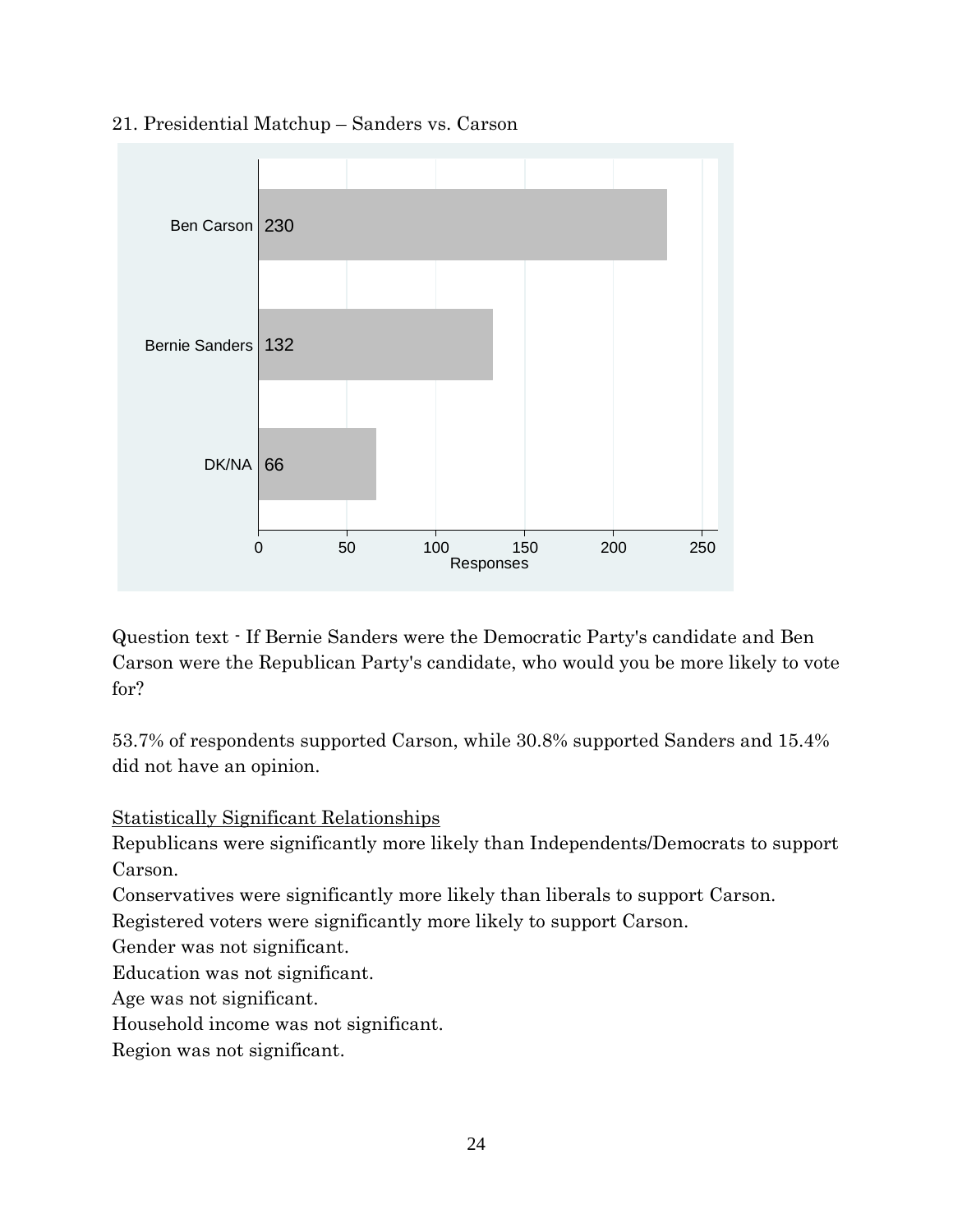

22. Presidential Matchup – Sanders vs. Rubio

Question text - If Bernie Sanders were the Democratic Party's candidate and Marco Rubio were the Republican Party's candidate, who would you be more likely to vote for?

47.9% of respondents supported Rubio, while 33.3% supported Sanders and 18.8% did not have an opinion.

Statistically Significant Relationships

Republicans were significantly more likely than Independents/Democrats to support Rubio.

Conservatives were significantly more likely than liberals to support Rubio.

More well-educated respondents were somewhat more likely (significant at .1 level) to support Rubio.

Voter registration status was not significant.

Gender was not significant.

Age was not significant.

Household income was not significant.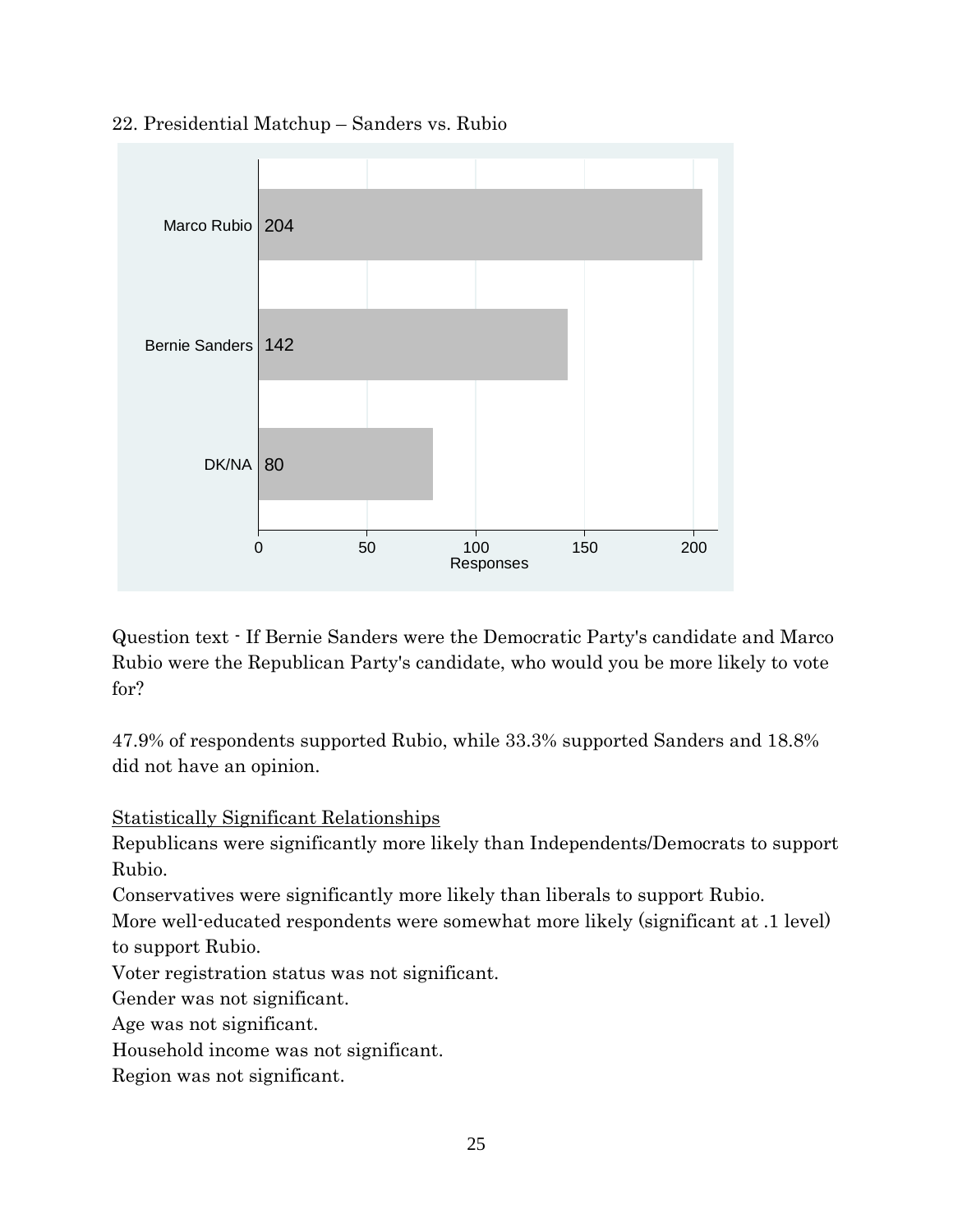

23. Presidential Matchup – Sanders vs. Cruz

Question text - If Bernie Sanders were the Democratic Party's candidate and Ted Cruz were the Republican Party's candidate, who would you be more likely to vote for?

46% of respondents supported Cruz, while 35.8% supported Sanders and 18.1% did not have an opinion.

Statistically Significant Relationships

Republicans were significantly more likely than Independents/Democrats to support Cruz.

Conservatives were significantly more likely than liberals to support Cruz.

Wealthier respondents were significantly more likely to support Cruz.

Education was not significant.

Voter registration status was not significant.

Gender was not significant.

Age was not significant.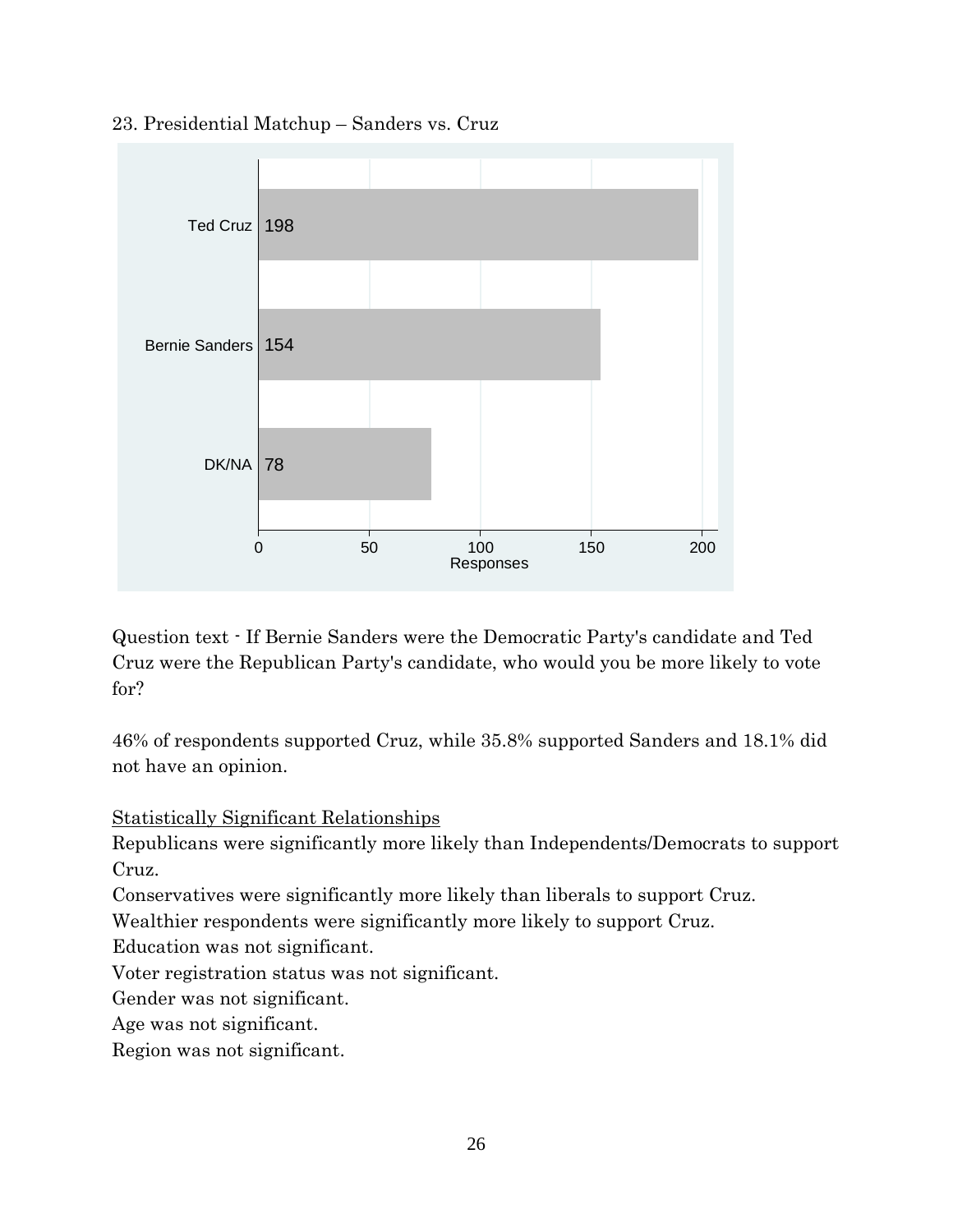## III. International Issues



#### 24. U.S. Involvement in Foreign Conflicts and Crises

Question text - In general, how involved do you think the U.S. should be in foreign conflicts and crises?

37.9% thought the U.S. should be moderately involved in foreign crises, while 35.6% said the U.S. should be involved in a limited way. 16.5% said the U.S. should be very involved and 7.4% responded that the U.S. should not be involved.

Statistically Significant Relationships

Older respondents were significantly more likely to support intervention.

Respondents from eastern and central Montana were significantly more likely to oppose intervention.

Partisanship was not significant.

Ideology was not significant.

Education was not significant.

Voter registration status was not significant.

Gender was not significant.

Household income was not significant.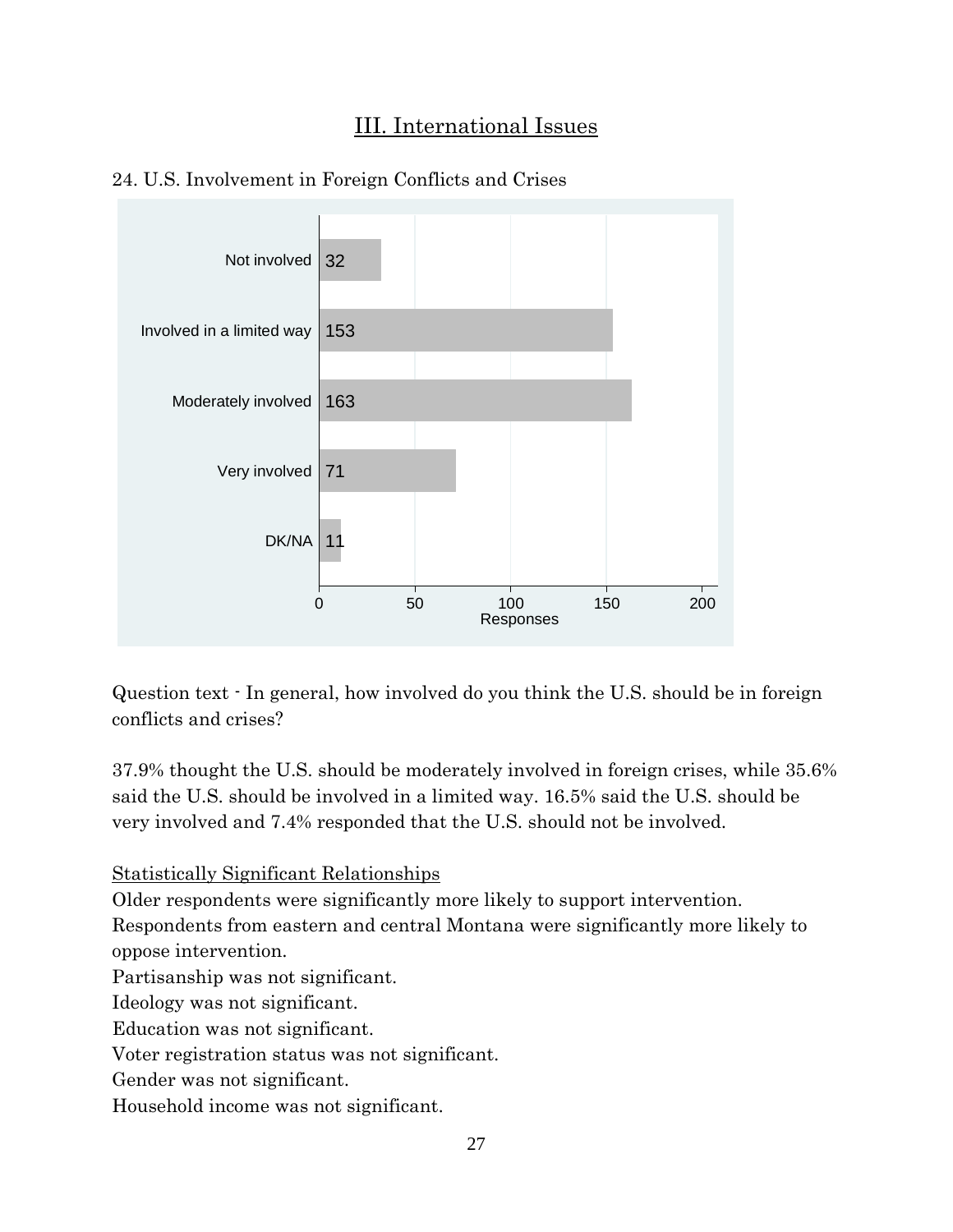

25. Obama Administration Executive Agreement with Iran

Question text - Do you support or oppose the Obama Administration's executive agreement with Iran on nuclear technology?

63.5% oppose the Obama Administration agreement with Iran, while 20.5% support it and 16% do not have an opinion.

#### Statistically Significant Relationships

Older respondents were significantly more likely to oppose the agreement.

Republicans were significantly more likely to oppose the agreement.

Conservatives were significantly more likely to oppose the agreement.

Education was not significant.

Voter registration status was not significant.

Gender was not significant.

Household income was not significant.